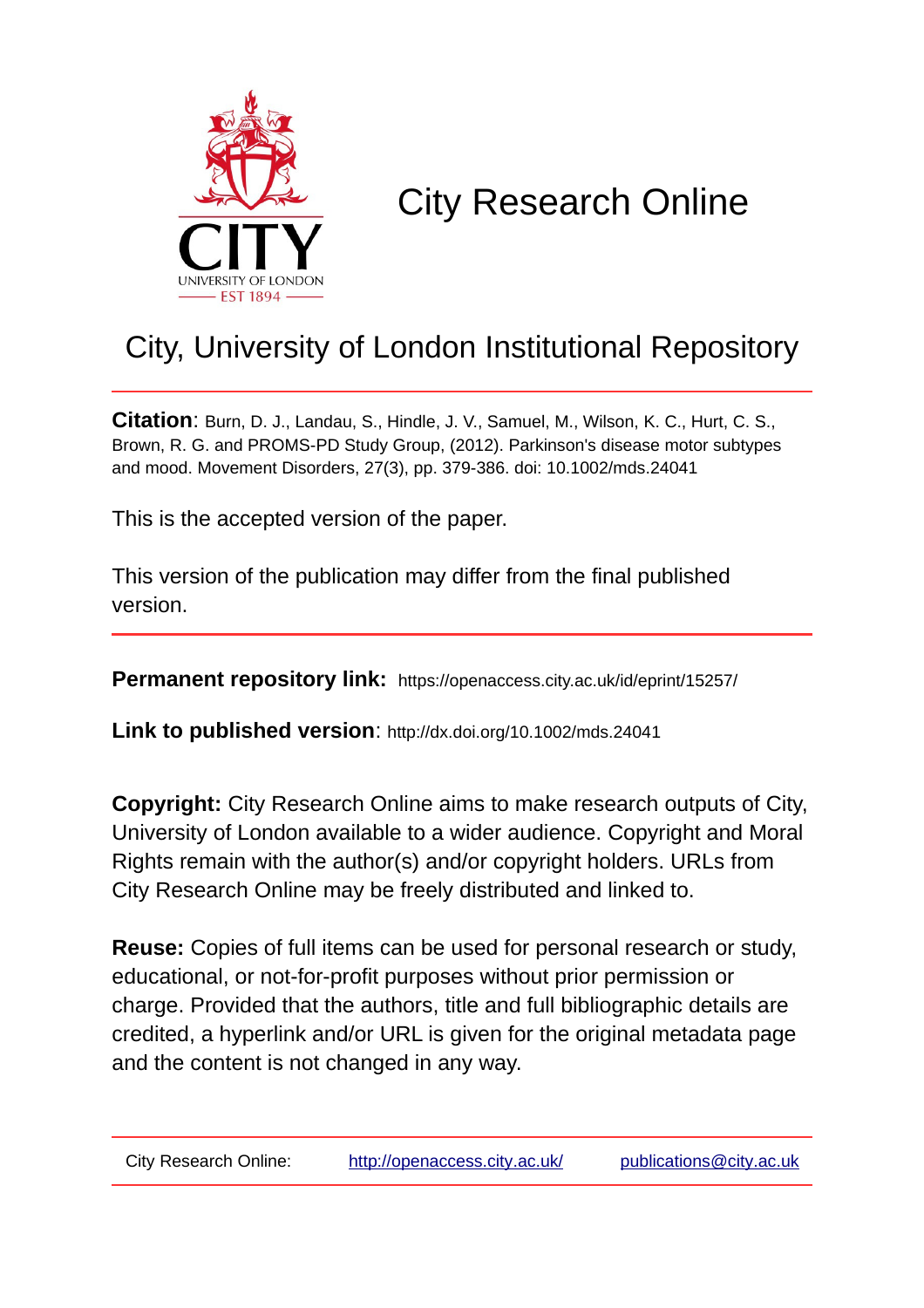MDS-11-0725 (Revision)

#### **Parkinson's Disease Motor Subtypes and Mood**

David J Burn<sup>1</sup>, Sabine Landau<sup>2</sup>, John V Hindle<sup>3</sup>, Michael Samuel<sup>4</sup>, Kenneth C Wilson<sup>5</sup>, Catherine S Hurt<sup>6</sup>, Richard G Brown<sup>6,7</sup> for the PROMS-PD Study Group (see acknowledgements)

<sup>1</sup> Institute for Ageing and Health, Newcastle University, Newcastle upon Tyne, UK

<sup>2</sup> Department of Biostatistics, King's College London, Institute of Psychiatry, London, UK

<sup>3</sup> Llandudno Hospital, Department of Care of the Elderly, Llandudno and University of Bangor, School of Medical Sciences, UK

<sup>4</sup> Department of Neurology, King's College Hospital NHS Foundation Trust, King's Health Partners,

London, UK and East Kent Hospital NHS Foundation Trust, Ashford, Kent, UK

<sup>5</sup> University of Liverpool, EMI Academic Unit, St Catherine's Hospital, Wirral, United Kingdom

<sup>6</sup> King's College London, Institute of Psychiatry, Department of Psychology, London, UK

<sup>7</sup> MRC Centre for Neurodegeneration Research, King's College London, London, UK

Corresponding author: Professor Richard Brown, Institute of Psychiatry (PO77), De Crespigny Park, London, SE5 8AF, UK. Tel: +44 (0) 20 7848 0773. email: richard.g.brown@kcl.ac.uk

Word count: 2969

Running Title: Parkinson's disease motor subtypes and mood (43 characters) Key words: depression, anxiety, phenotype, PIGD, fluctuations

Financial disclosure: None

Funding source: The work reported here was supported by Parkinson's UK [grant number J-0601]. Research support was also received from the UK Department of Health via the National Institute for Health Research (NIHR) Specialist Biomedical Research Centre for Mental Health award to South London and Maudsley NHS Foundation Trust (SLaM) and the Institute of Psychiatry at King's College London.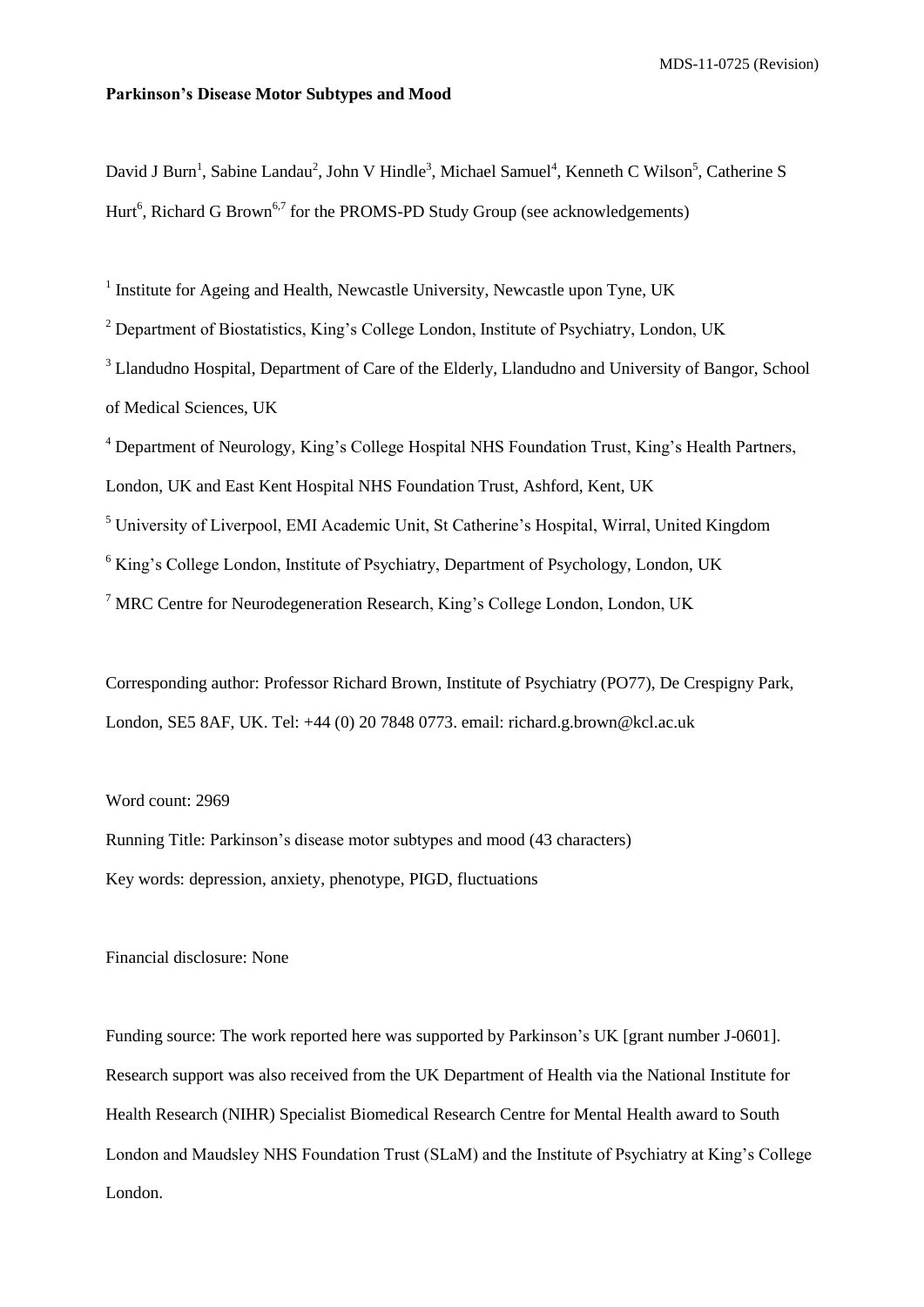#### **Abstract** (240 words)

Background: Parkinson's disease is heterogeneous, both in terms of motor symptoms and mood. Identifying associations between phenotypic variants of motor and mood subtypes may provide clues to understand mechanisms underlying mood disorder and symptoms in Parkinson's disease. Methods: 513 patients were assessed using the Hospital Anxiety and Depression Scale, and separately classified into anxious, depressed and anxious-depressed mood classes based on latent class analysis of a semi-structured interview. Motor subtypes assessed related to age of onset, rate of progression, presence of motor fluctuations, lateralization of motor symptoms, tremor dominance and the presence of postural instability and gait symptoms and falls.

Results: The directions of observed associations tended to support previous findings with the exception of lateralization of symptoms, where there were no consistent or significant results. Regression models examining a range of motor subtypes together indicated increased risk of anxiety in patients with younger age of onset and motor fluctuations. In contrast, depression was most strongly related to axial motor symptoms. Different risk factors were observed for depressed patients with and without anxiety, suggesting heterogeneity within Parkinson's disease depression.

Conclusion: Such association data may suggest possible underlying common risk factors for motor subtype and mood. Combined with convergent evidence from other sources, possible mechanisms may include cholinergic system damage and white matter changes contributing to non-anxious depression in Parkinson's disease, while situational factors related to threat and unpredictability may contribute to the exacerbation and maintenance of anxiety in susceptible individuals.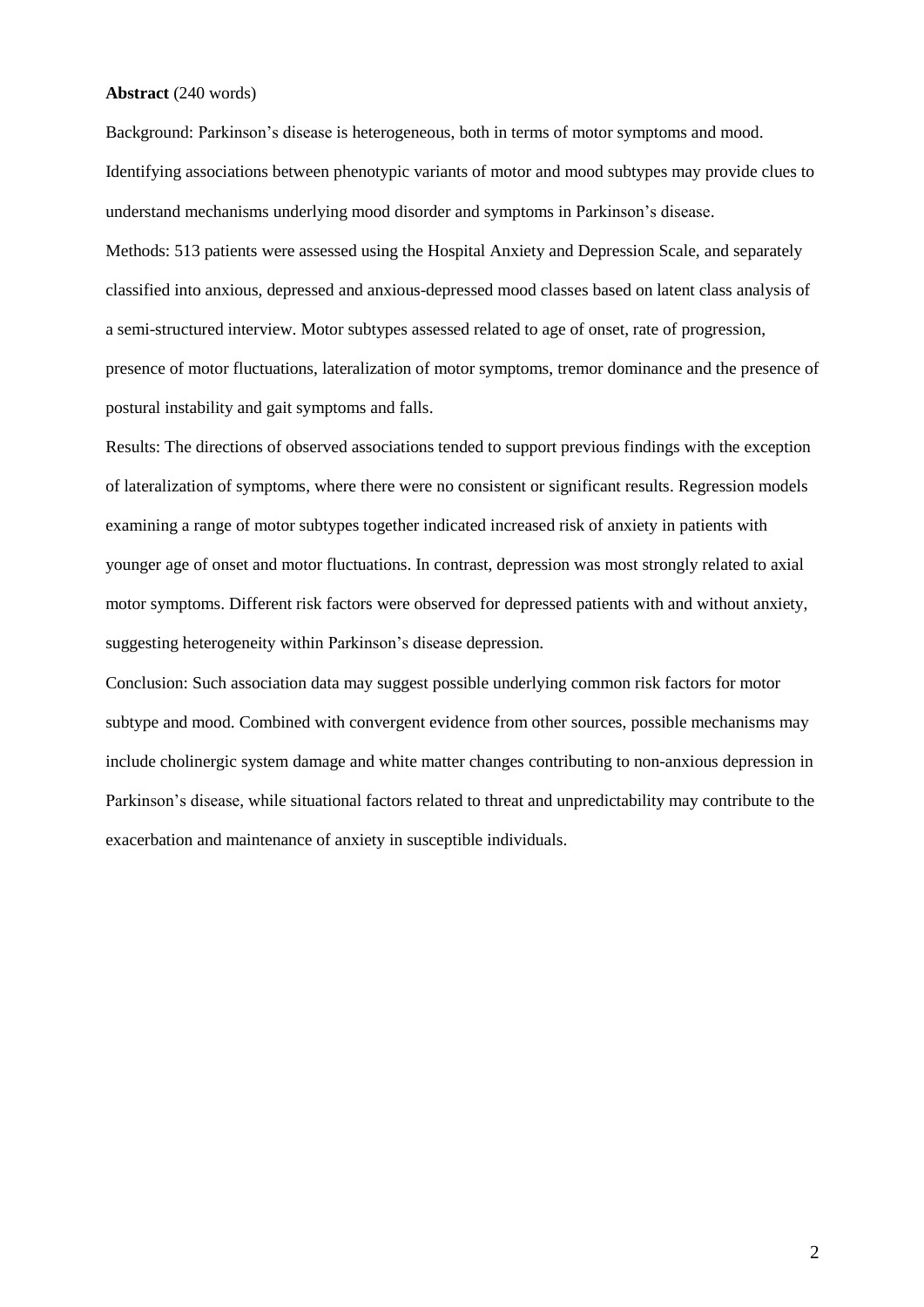#### **Introduction**

Depression and anxiety are common and clinically important features of Parkinson's Disease (PD). They can precede the onset of the motor symptoms[1;2] suggesting that Lewy-related and other pathology in selectively vulnerable structures may contribute to both motor and non-motor features.[3] Pathological data has suggested greater neuronal loss and gliosis in catecholaminergic areas of the brain (specifically, the locus coeruleus, dorsal vagus nerve and substantia nigra, pars compacta) in depressed patients,[4] while *in vivo* imaging studies suggest possible associations with both serotinergic and noradrenergic systems [5] and white matter abnormalities.[6] The presence and severity of depression and anxiety has no linear relation with disease duration and is either unrelated (or only modestly associated) with the severity of the motor symptoms,[7] observed in patients with early, mild disease as well as those with more advance symptoms.[8] This implies that any association between depression, anxiety and motor symptoms does not directly reflect common nigrostriatal pathology and frontostriatal pathophysiology.

PD is a complex and variable disease with distinct clinical phenotypic subtypes involving both motor and non-motor features.[9] Depression has been linked to the akinetic-rigid form of PD compared to patients with a tremor dominant profile [10-13], and in patients with postural instability and gait disturbance (PIGD) particularly falls, versus those with a non-PIGD profile [13-16]. Depression has also been associated with more rapid progression [10;17;18], and with motor complications of therapy [15;19] although not in all studies.[11;14;20] There is also some evidence that patients with a younger age at disease onset show increased risk of depression [17;19;21] although other studies have found either no such association or even shown increased risk with later onset [10;11;14;15;22]. Finally, an association between depression and right sided motor asymmetry has been suggested [21;23;24] but not confirmed in all studies.[25;26]

For anxiety, associations with the akinetic-rigid or PIGD motor phenotype are few and inconsistent [12;15;27] while there is no evidence regarding rate of disease progression and only a single negative report relating to lateralization of motor symptoms.[28] The strongest evidence emerging is an association between anxiety and young age of onset [15;20;28-30] and the presence of motor complications of treatment.[15;28-31]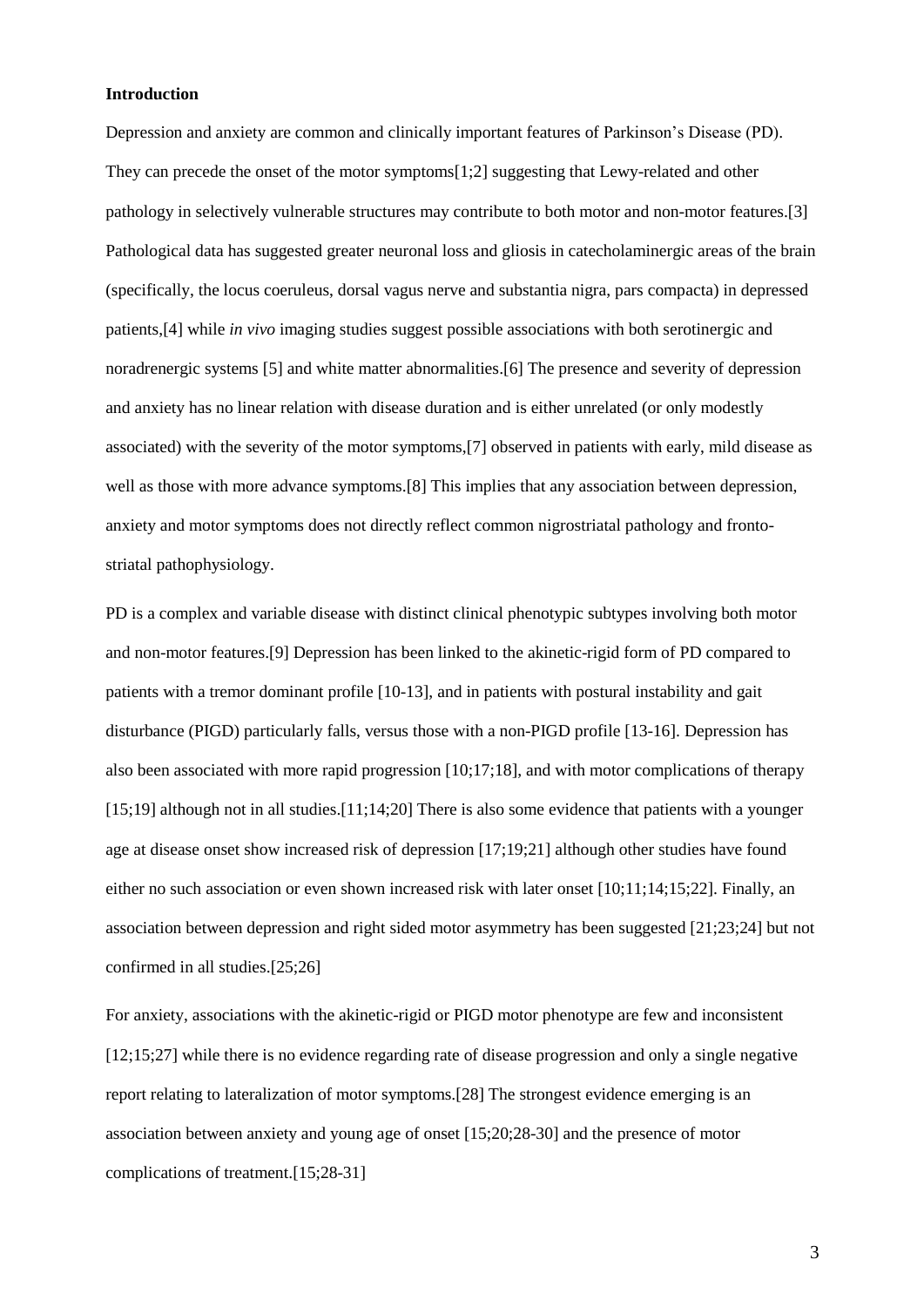The present study assessed, in a large sample of patients, a range of clinical and motor features suggested by previous research to be associated with depression and/or anxiety. Using a regression approach we aimed to determine the relative (rather than individual) significance of these often interdependent factors, providing better clues to guide research and improved management

#### **Subjects and Methods**

Patients with a diagnosis of PD were recruited from specialist movement disorder and care of the elderly clinics as described elsewhere.[32] Self-reported depressive and anxiety symptoms were assessed using the Hospital Anxiety and Depression Scale (HADS).[33] A subscale score of ≥11 on the HADS was taken to indicate significant depressive or anxiety symptoms. Phenomenological data relating to depression and anxiety were collected by trained staff using a semi-structured interview, the Geriatric Mental State, designed and validated for use in older adults including patients with dementia [34]. Based on a Latent Class Analysis (LCA) of these data patients were categorised into four classes: 'Anxious-Depressed' (8.6%), 'Depressed' (9.0%) and 'Anxious' (22%), while a fourth group (60.4%) comprised patients with low levels of psychiatric symptomatology [32]. Activities of daily living and motor function were assessed using the UPDRS parts II and III [35] and disease stage with the Hoehn and Yahr Scale.[36] Cognitive function was assessed using the Addenbrooke's Cognitive Examination-Revised (ACE-R)[37] which incorporates the Mini-Mental State Examination (MMSE).[38] Levodopa equivalent daily dose (LEDD) was calculated as described elsewhere.[39]

Classification of Parkinson subtypes was based on previously reported studies. Younger age of onset was defined as onset of motor symptoms before the age of 55 years. Motor subtype was identified as PIGD or tremor dominant/indeterminate [40] and as tremor dominant or non-tremor dominant (akineticrigid).[10] Patients were also classified according to whether they reported postural instability and falls (PIF) (UPDRS Part II item 13>1) and freezing of gait (FOG) (UPDRS Part II item 14>1).[16] Rate of disease progression was estimated from cross-sectional data by dividing the UPDRS-III total by duration of disease since diagnosis in years [10] and dichotomized on the sample median. Motor complications of treatment (present or absent) were defined as motor fluctuations and/or sudden onset fluctuations (UPDRS Part IV). Lateralization was determined from the left and right side motor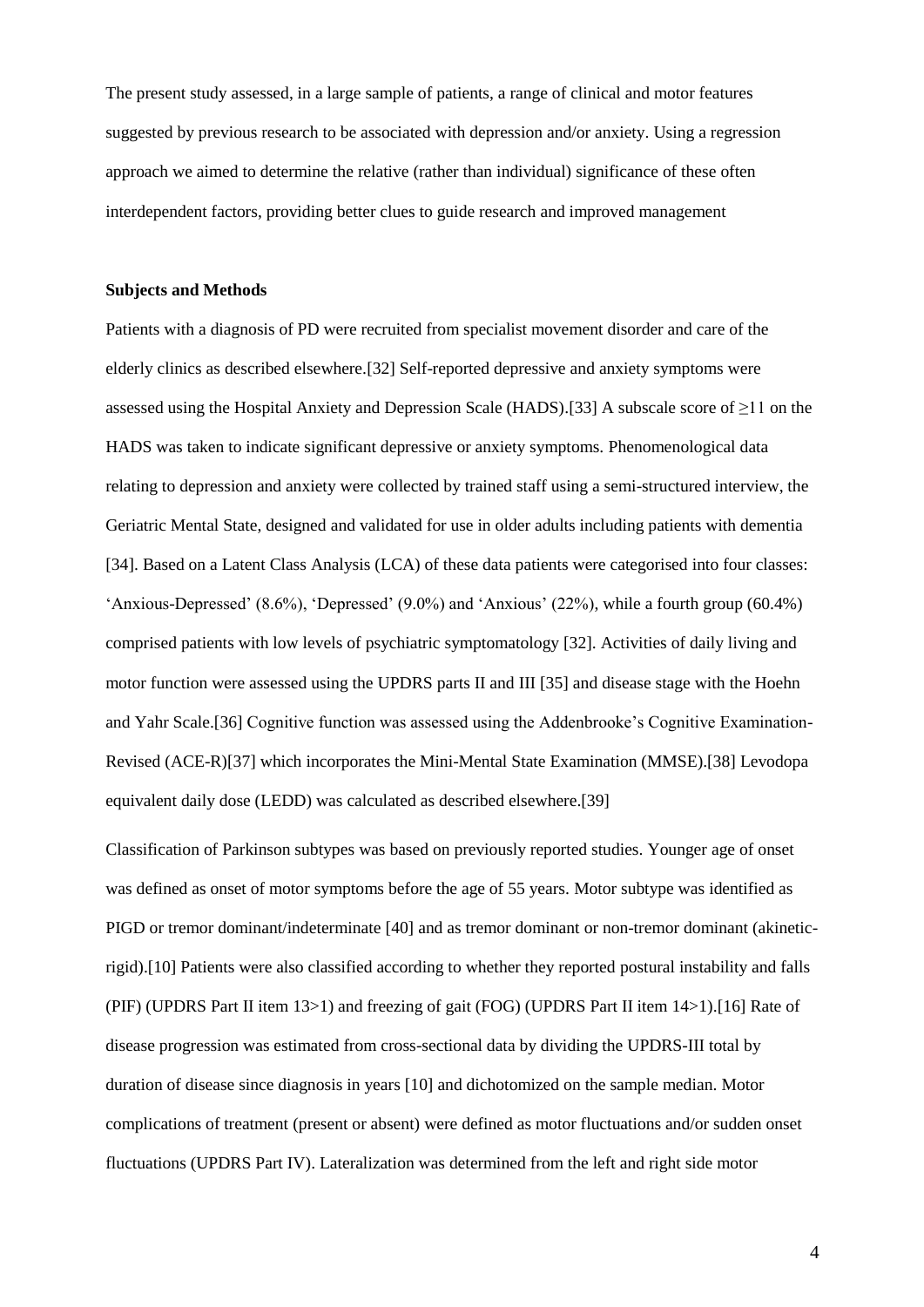symptom scores on the UPDRS part III. The study was approved by the South East Research Ethics Committee (ref 07/MREC01/9). All participants gave written informed consent.

#### **Statistical analysis**

The clinical characteristics of the dichotomized subtypes were compared using parametric or nonparametric ANOVA. These comparisons were not hypothesis or model testing and no correction was made for multiple comparisons. The p-values provide an indication of the strength of evidence supporting differences between subtypes comparable to previous reports. Continuous measures of anxiety and depression were compared between the dichotomized Parkinson subtypes using parametric parametric ANOVA, again for descriptive purposes, with age as a covariate where this was found to differ between subtypes. Three types of categorical data were compared (Fisher's exact or tests or linear-by-linear association) with adjustment made for multiple comparisons (critical p=0.017). Logistic regression (forced entry method) was used to indentify predictors of categorical depression, anxiety (binary regression) and mood class (multinomial regression). Analyses were performed using PASW Statistics (Chicago, IL) Version 18.

#### **Results**

Sample details (N=513) are provided in Table 1. Table 2 shows the demographic and clinical characteristics according to Parkinson subtype while Table 3 shows the relationship between motor subtypes and mood. There was no significant relationship between lateralization of motor symptoms, depression and anxiety (in all instances p>0.10) and these results are not considered further. Patients with onset less than 55 years had higher mean HADS anxiety score and a higher proportion showed significant anxiety. The proportion of patients in the three mood classes also differed significantly with higher proportions of early onset patients in the two anxiety-related classes (Classes 1 and 3) while the older onset group was more frequent in the 'depressed' class (Class 2). Patients with either PIGD or non-tremor dominant subtypes were somewhat more depressed on the HADS. The PIGD or non-tremor dominant subtypes were more strongly represented in all three of the empirical mood classes compared to the non-PIGD or tremor dominant patients. Patients with either FOG or PIF were more depressed and anxious as assessed by the HADS. Those with FOG also showed increased levels of significant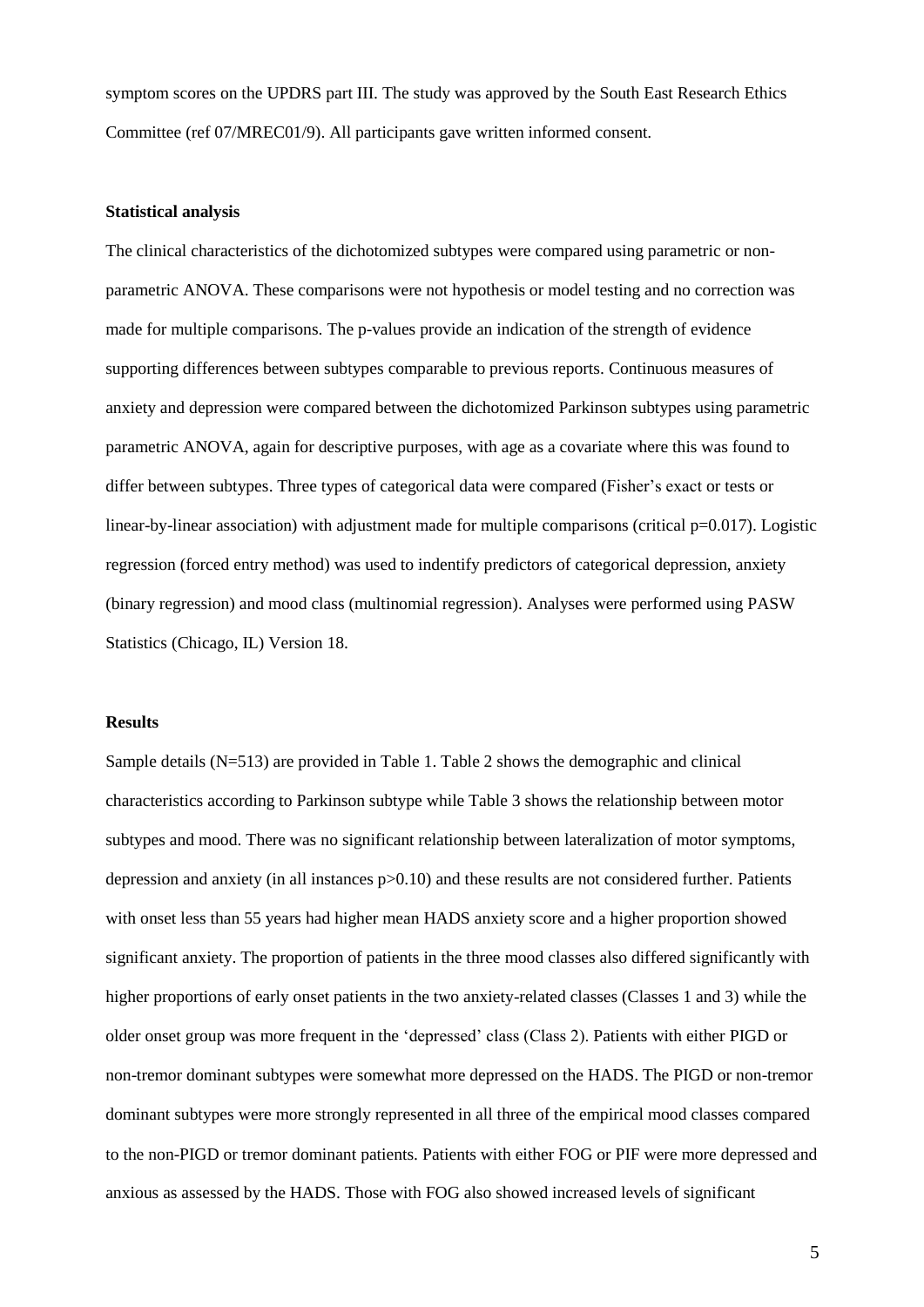depression and anxiety, with the rate of depression almost four times that of patients without FOG. Patients with motor fluctuations were more depressed and anxious on the HADS, with increased rates of significant depression and anxiety and were more strongly represented in all three affective classes but particularly in the anxiety-related ones. Finally, patients with faster rate of progression were slightly more depressed and anxious than those with slower rates of progression, but did not differ in mood class distribution.

Logistic regression was used to assess which Parkinson subtype(s) best predicted the presence of depression (HADS depression  $\geq$ 11), anxiety (HADS anxiety $\geq$ 11) (N=490) or mood class (N=512) (Table 4). The PIGD/Non-PIGD and Non-Tremor/Tremor classifications produced similar results and only the former is reported in the final model (Table 4). The full set of dichotomized predictors was: age of onset ('early' <55, 'late' ≥55), motor subtype (PIGD, non-PIGD), PIF subtype (present, absent), FOG subtype (present, absent), motor fluctuations (present, absent) and rate of progression ('fast', 'slow') with the second category as the reference in each case. All potential predictors were entered into the models. Most associations were positive (predictor associated with worst mood) in agreement with previous findings. Significant predictors of HADS depression were FOG subtype and the presence of motor fluctuations. HADS anxiety was predicted by younger age of onset and rapid disease progression. The three mood classes were analysed in a multinomial model with class 4 (no prominent symptoms) as the reference category. Young onset, PIGD and FOG subtypes and motor fluctuations were significant in the overall model. Membership of the anxious-depressed class (class 1) was specifically predicted by young onset, PIF subtype and motor fluctuations. Anxiety (without depression) (class 3) was predicted by young onset, PIGD and motor fluctuations. Finally, depression (without anxiety) (class 2) was predicted only by PIDG subtype.

Because of the associations between some of the predictors and cognitive status (Table 2), secondary analyses were carried out to assess whether cognitive impairment (ACE-R <83) added to the three models described above. Impairment was a significant independent predictor of HADS depression (OR  $= 1.99, 1.08 - 3.69, p = 0.027$  but not HADS anxiety (OR = 0.73, 0.42 – 1.28, p = 0.282). Similarly, cognitive impairment predicted membership of the Depression class ( $OR = 3.06, 1.05 - 8.92, p=0.041$ ) but not the Anxious-Depressed (OR = 1.63,  $0.59 - 4.45$ , p = 0.35) or Anxious classes (OR = 0.63, 0.26  $-1.51$ ,  $p = 0.295$ ).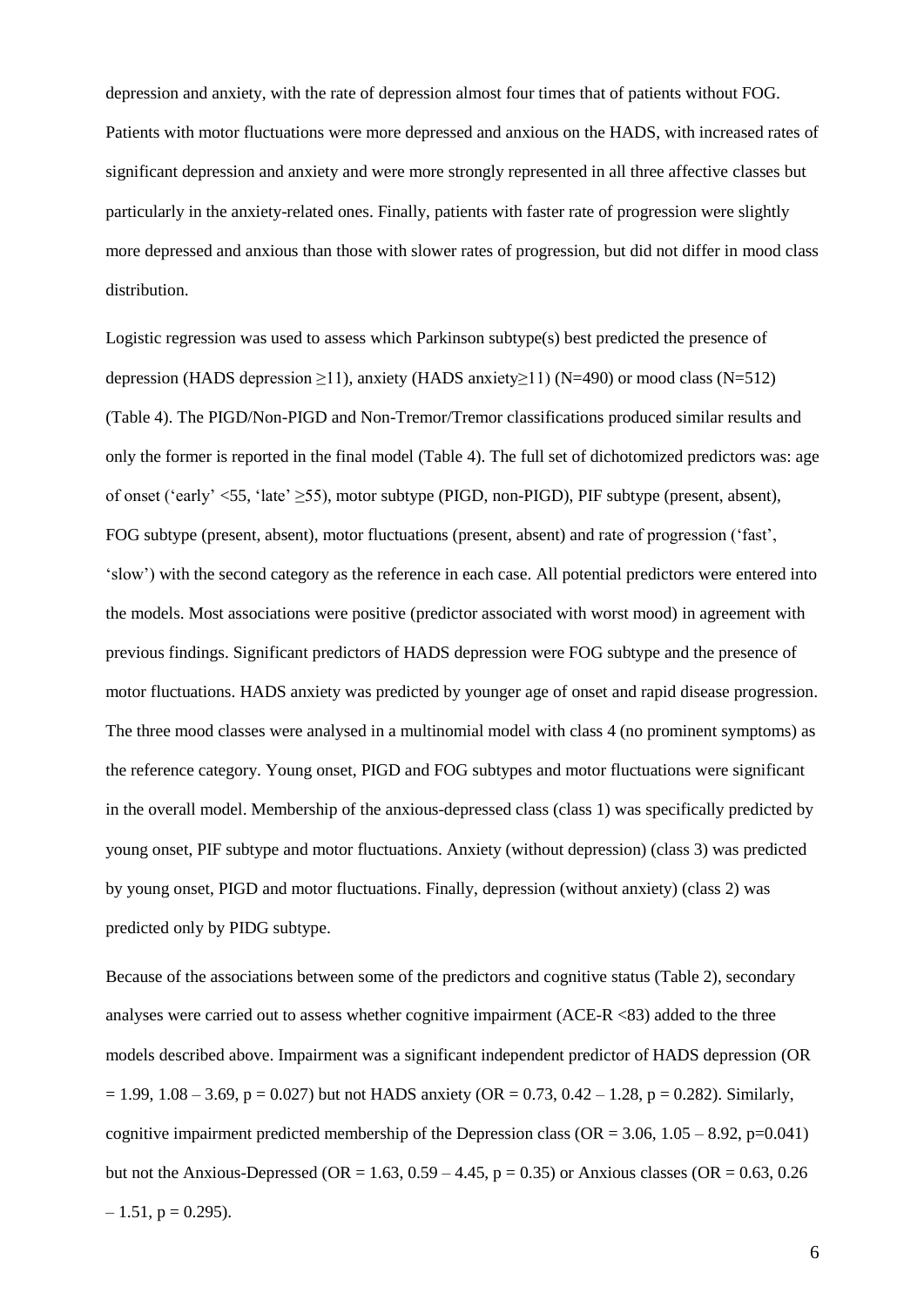#### **Discussion**

The present study confirms the significance of some but not all of the features of PD shown previously to be associated with depression and expands our knowledge in relation to anxiety. The univariate results lend some support for an association between younger age of onset and depression, but much more strongly for anxiety. In the regression analyses, even with other predictors in the model, age of onset below 55 years (mean 46.7) was strongly associated with the presence of clinically significant anxiety and membership of both anxiety-related classes. The profile of anxiety in these classes [32] is similar to that seen in generalized anxiety disorder (GAD). Such results are consistent with emerging evidence [15;20;28-30] and point to a specific risk an anxiety and anxiety disorder in such patients. The present and previous findings relating to depression are more equivocal. Heterogeneity within PD depression may account for some of the inconsistency if younger anxious-depressed patients, representing a distinct phenotypic subtype of depression, are combined in the same sample with older depressed patients without anxiety.[32]

Reasons for an association between anxiety and younger age of onset are currently unclear. Early onset of PD is associated with higher rates of some known genetic mutations. Psychiatric disturbance including anxiety has been reported in two parkin gene mutations (PARK2 and PARK7) [41] although the rates may be no higher than in patients without parkin mutations.[42;43] At present, the genetics of anxiety disorder is uncertain although there appear to be links to the genetics of lifetime trait neuroticism.[44] The onset of GAD can also be associated with traumatic and stressful life events in such susceptible individuals, particularly events involving loss or danger.[45] While PD can be a chronic stressor for all patients, the loss or threat of loss of social, family and occupational function is typically far greater in those developing the disease earlier in life. This offers one plausible mechanism for the observed association between anxiety and young age of onset.[46] The findings of the present study linking HADS anxiety to faster rate of motor progression may also be mediated by greater psychosocial stress and loss, rather than a direct association with pathophysiological progression. This latter finding, however, was not replicated in the two anxiety-related mood classes and so should be interpreted with caution. Previous studies have also suggested greater degree of depression in patients with more rapidly progressive disease,[10;17;18] although this was not strongly supported by the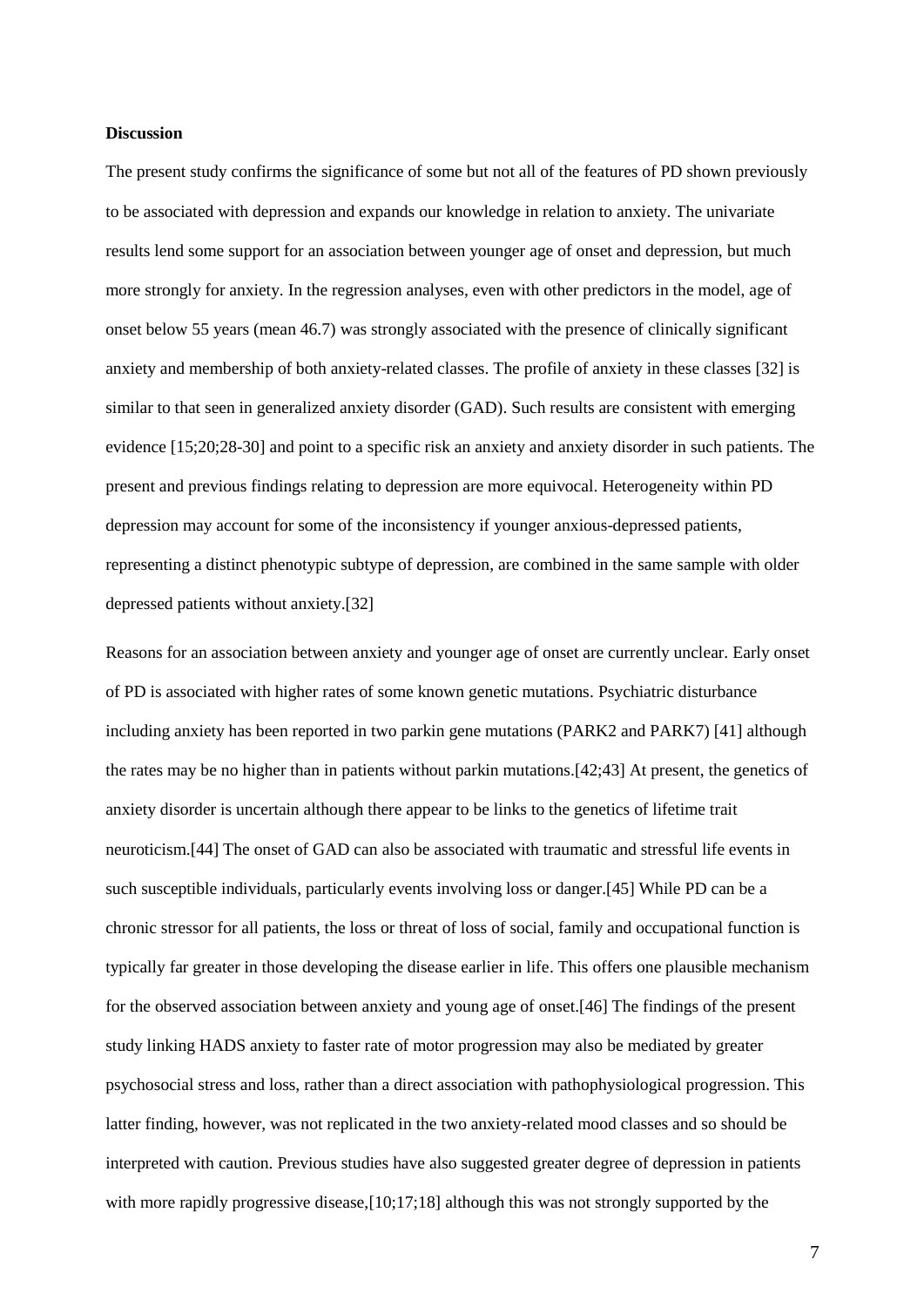present results. Examination of longitudinal data from the present cohort will help disentangle the potential contribution of rate of progression to risk of depression and anxiety.

Motor complications of treatment increase in prevalence with disease duration and with the duration and dose of antiparkinsonian treatment. In a prevalent cohort, younger age of onset is typically associated with longer duration of disease and treatment and hence a high rate of treatment related motor complications.[41] However, the present study suggests that motor fluctuations make a substantial independent contribution to the prediction of anxiety beyond age of onset alone. Some patients report marked anxiety restricted to the off-periods, perhaps representing a specific dopaminergic or dopa-mediated 'mood-off' phenomenon.[47] However, the present study focused on anxiety symptoms present more generally over preceding weeks and not simply acute anxiety states synchronised with motor status. The pathophysiological basis of motor fluctuations remains unclear and therefore hard to link to possible shared biological mechanisms with anxiety. However, a non-biological explanation may be found in the fact that motor-fluctuations are often unpredictable and add significantly to the lack of control that some patients perceive in their day-to-day lives. Intolerance of uncertainty is a trait cognitive bias common in anxiety disorders and particularly GAD. It is associated with high levels of worry and catastrophic predictions plus counter-productive coping behaviour.[48] Patients susceptible to motor fluctuations and who find the experience distressing report 'testing' their motor function or 'scanning' for signs of an impending off-period that would require a dose of medication. Such attentional focus on, and attempt to control, an often unpredictable event typically serves to maintain state anxiety rather than reduce it. Motor fluctuations may therefore provide a particularly salient stressor that exacerbates anxiety in already anxious individuals rather than reflecting a specific pathophysiological association.

Consistent with previous studies, the univariate data suggests that patients with a tremor-dominant motor subtype tended to be less depressed and to be under-represented in each of the three moodclasses. Such patients tended also to have shorter disease duration, less severe motor symptoms and less cognitive impairment (Table 2). The regression analysis focussed on the overlapping distinction between PIGD and non-PIGD subtypes, and the two subclasses of fallers, those with postural instability (PIF) and those with freezing of gait (FOG). Previous research [13-16] has indicated an association between such factors and depression, findings that were partially replicated in the present results. Axial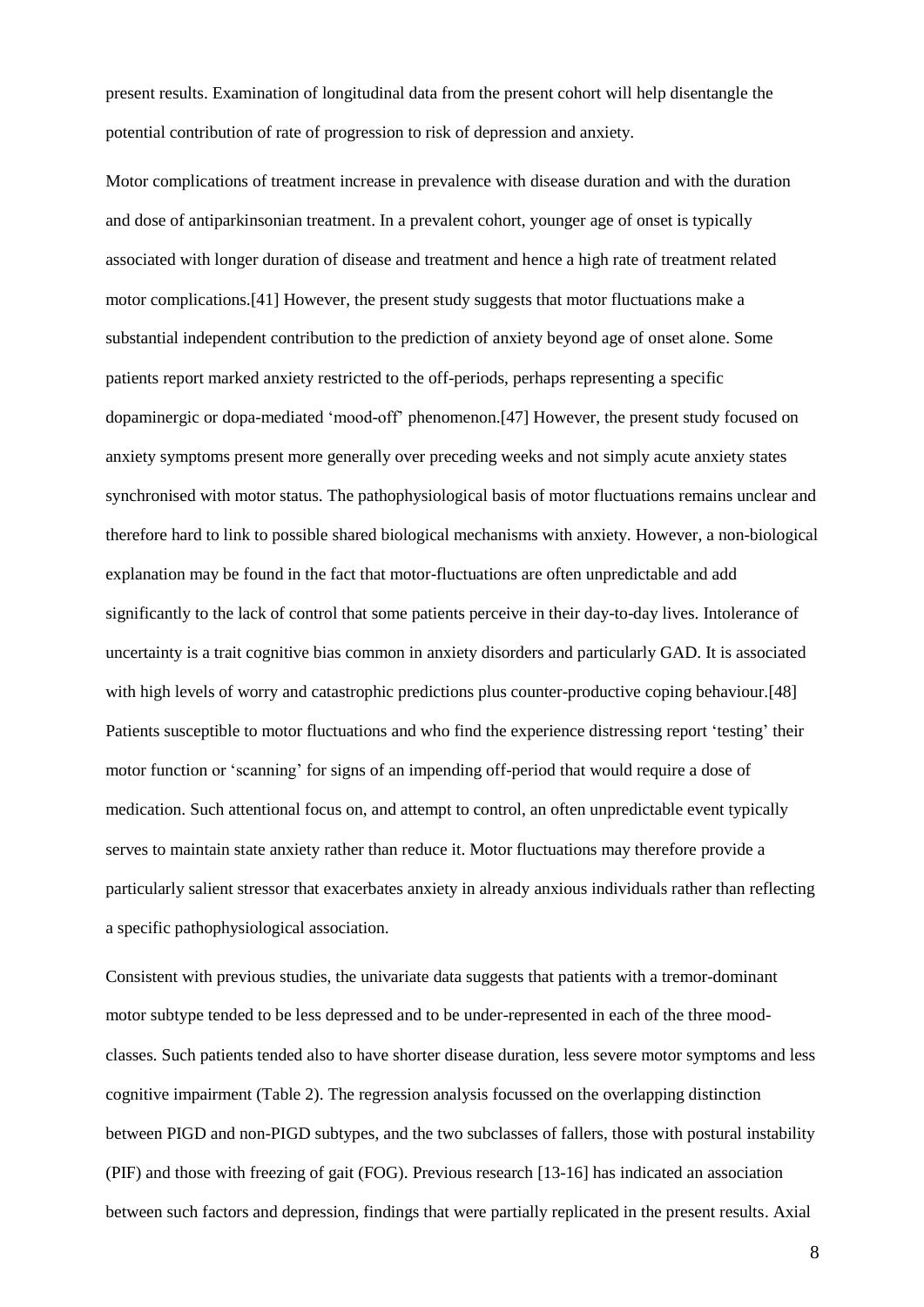symptoms are typically unresponsive to dopaminergic medication and therefore presumed to reflect extra-nigral pathophysiology. By association, the same or parallel mechanisms may also contribute to non-motor symptoms including cognitive impairment and depression, shown to be associated, including in the present sample. For example, axial motor symptoms have been linked to loss of pedunculopontine nucleus (PPN) cholinergic neurones.[49] The role of cortical cholinergic loss in PD dementia is well established [50] and there is *in vivo* evidence for similar loss related to the severity of depressive symptoms in both demented and non-demented patients, as well as thalamic loss in fallers.[51] Arguing against a role for the cholinergic system in depression is the lack of robust evidence for a significant impact of cholinesterase inhibitors on mood in PD (e.g. [52]), although, to date, there have been no randomized trials with depression as a primary outcome. A second possible mechanism underpinning an association between axial symptoms and depression is white matter change. White matter damage is a significant predictor of gait problems and falls in the elderly [53] and is also strongly associated with depression and cognitive impairment.[54] In PD, microstructural white matters changes are similarly associated with both axial motor and cognitive symptoms [55] while recent *in vivo* studies report increased white matter changes in cortico-limbic and medial thalamic areas in depressed patients.[6;56] In contrast to the evidence relating motor subtype to depression in PD, there is limited and inconsistent evidence for an association with anxiety. [12;15;27] Pontone and colleagues examined the motor characteristics of anxious versus non-anxious people with PD and, although they did not specifically use a motor subtype classification, they did not find any difference in motor features between groups.[30] The present results do not provide any robust evidence for an association between postural instability and anxiety, although in individual patients fear of falling may be a significant source of concern and contribute to activity limitation and social avoidance.[57;58] Already anxious patients who develop postural instability or who then experience falls may well become more anxious in response to this unpredictable and potentially harmful problem. Such specific anxiety is known to adversely affect anticipatory postural control further strengthening the relationship.[59] In patients with motor fluctuations, anxiety may also contribute to the escalation in medication use observed in some patients as they seek to ward off impending or anticipated off-periods, or even prompt requests for surgical interventions as a way of seeking to control unpredictable and distressing motor symptoms.

 $\overline{Q}$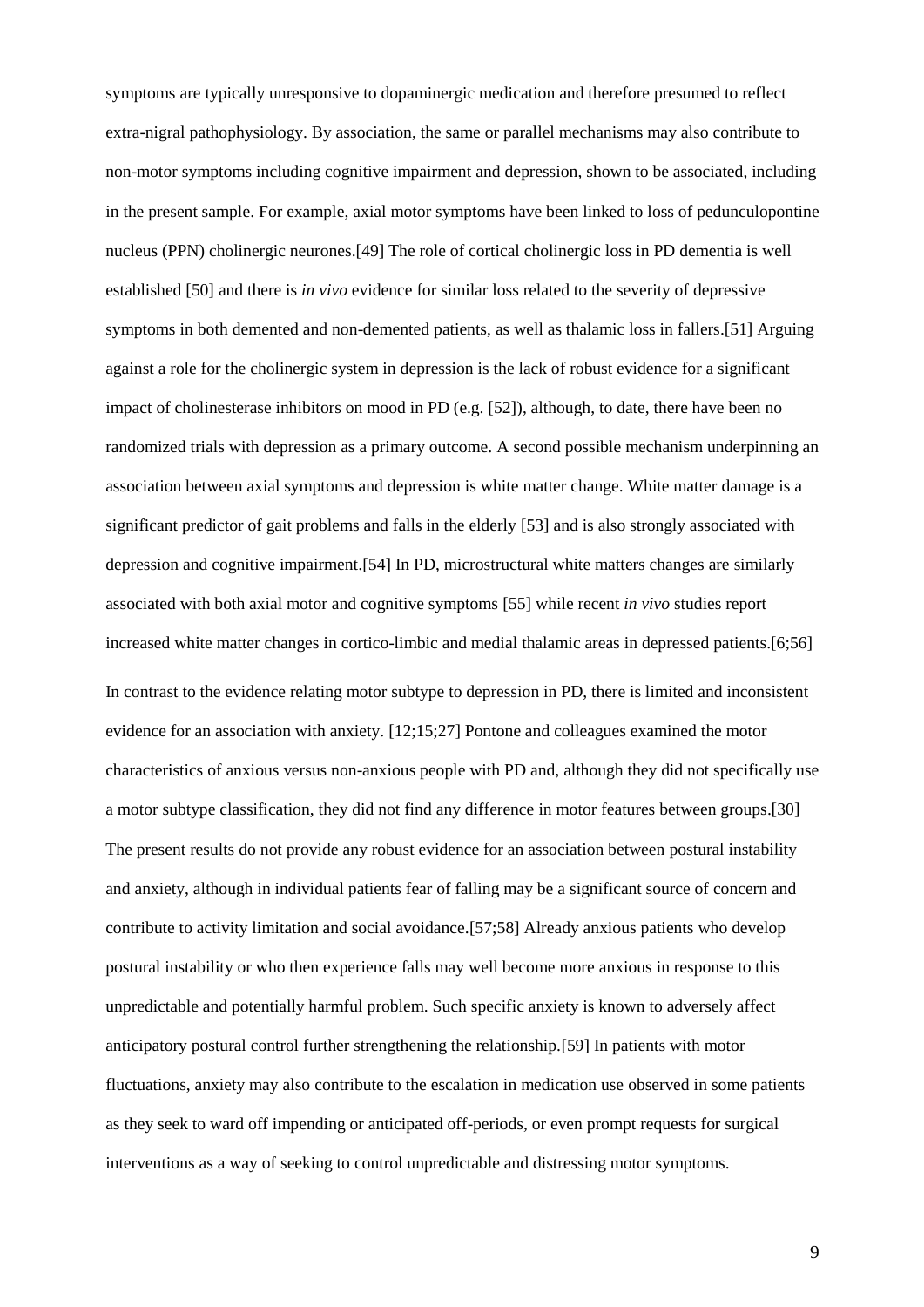Although the largest study of its type, some limitations of the present study should be acknowledged. The HADS, although a valid measure of depression and anxiety in PD does not capture all of the symptoms related to syndromal disorder. Second, the absence of a comparison group makes it impossible to assess the impact of age independent of disease factors.

In conclusion, the present results reinforce and extend our understanding of the clinical associations between parkinsonian motor subtypes, depression and anxiety, and support the importance of considering heterogeneity in exploring possible aetiological models. The reported associations do not imply any single causal mechanism. Depression and anxiety are multifactorial with complex and variable factors probably contributing to both onset and symptom maintenance. There is growing evidence for the role of monoamine systems in PD depression.[5] However, when combined with evidence from other sources, the present association findings suggest a possible contribution of the cholinergic system and white matter change, at least in older non-anxious depressed patients. While specific neurochemical changes may also contribute to trait anxiety in PD, perhaps predating the onset of the motor symptoms, the evidence reported here is also consistent with an additional role for situational (state) factors such as the threat posed by the disease (e.g. to younger patients) and its symptoms (e.g. motor fluctuations) and their often inherent unpredictability. Such results can have direct clinical relevance. First, they show the potential importance on non-biological factors in driving, maintaining or exacerbating anxiety in biologically susceptible individuals. Second, anxiety may interact negatively with a patient's motor state and way they seek to manage their symptoms. Third a broader bio-psychosocial model may usefully guide the evaluation of psychological treatments using methods already used to treat similar anxiety symptoms in non-neurological populations.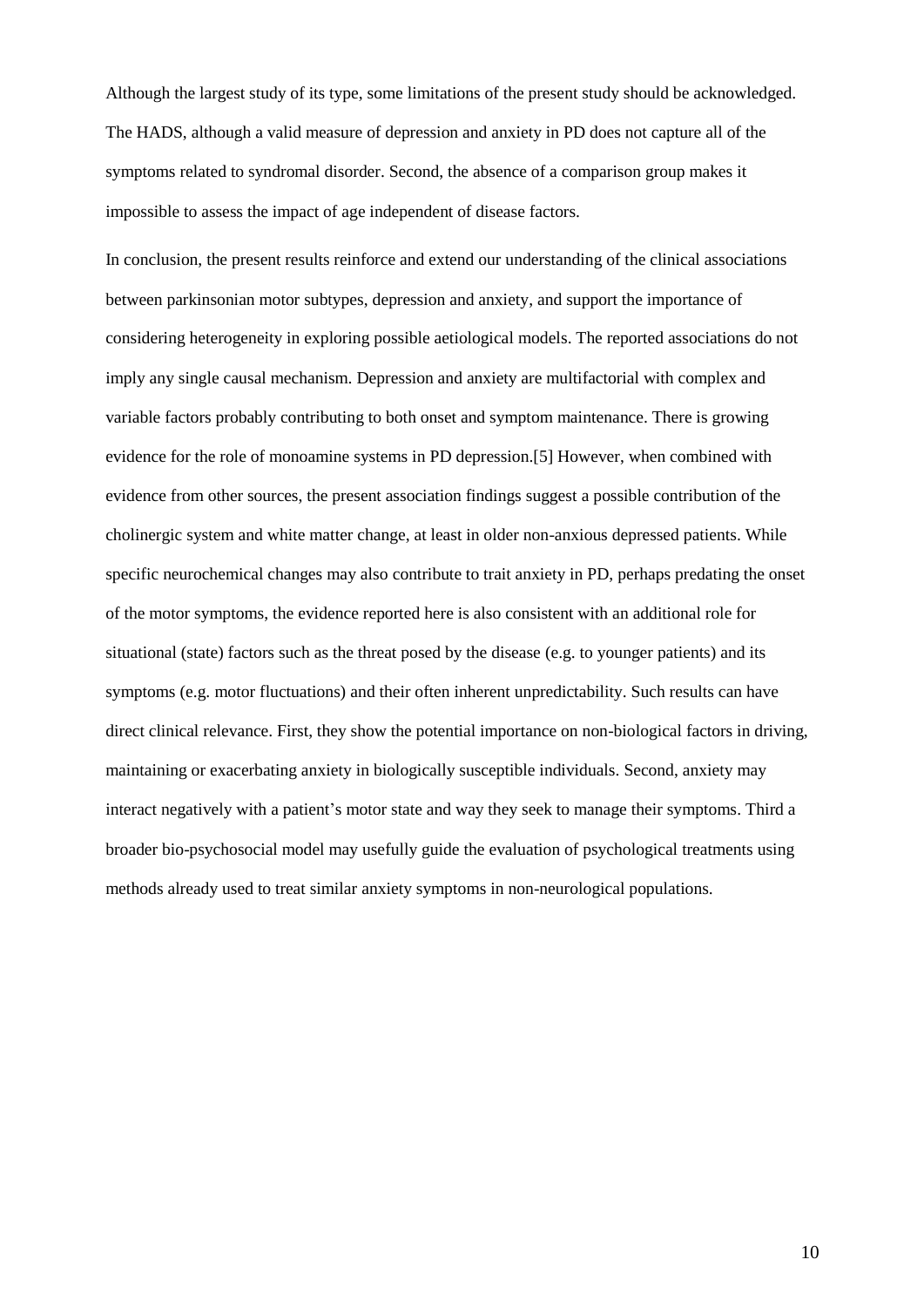| <b>Variable</b>                                     | Mean (SD)      | Range      |  |
|-----------------------------------------------------|----------------|------------|--|
|                                                     | /Median*/%     |            |  |
| Demographic and social                              |                |            |  |
| Age (Years)                                         | 67.9(10.3)     | $32 - 94$  |  |
| Gender (% Male)                                     | 65.1%          |            |  |
| Parkinson's disease history, symptoms and treatment |                |            |  |
| Age at PD onset (Years)                             | 61.0(12.1)     | $13 - 92$  |  |
| Duration on PD (Years)<br>٠                         | $5.0*$         | $0 - 39$   |  |
| <b>UPDRS-III</b> (Total score)                      | 26.4(12.0)     | $4 - 78$   |  |
| LEDD (mg/day)                                       | $600*$         | $0 - 7565$ |  |
| Hoehn and Yahr stages I/II-III/IV-V (%)             | 12.6/80.2/7.2% |            |  |
| Rate of progression (median)                        | 5.25           | $1 - 31$   |  |
| Cognitive function                                  |                |            |  |
| ACE-R (Total score)                                 | 86.4 (10.7)    | $30 - 100$ |  |
| ACE-R $\leq$ 83 (%)                                 | 29.7%          |            |  |
| MMSE (Total score)                                  | 27.9(2.5)      | $16 - 30$  |  |
| Depression and Anxiety                              |                |            |  |
| HADS-Depression<br>٠                                | 6.3(3.7)       | $0 - 17$   |  |
| HADS-Depression $\geq$ 11 (%)                       | 13.0%          |            |  |
| HADS-Anxiety                                        | 7.2(4.5)       | $0 - 20$   |  |
| HADS-Anxiety $\geq$ 11 (%)                          | 22.0%          |            |  |
| HADS-Total score                                    | 13.5(7.2)      | $0 - 37$   |  |

### **Table 1 Demographic and clinical characteristics (N = 513)**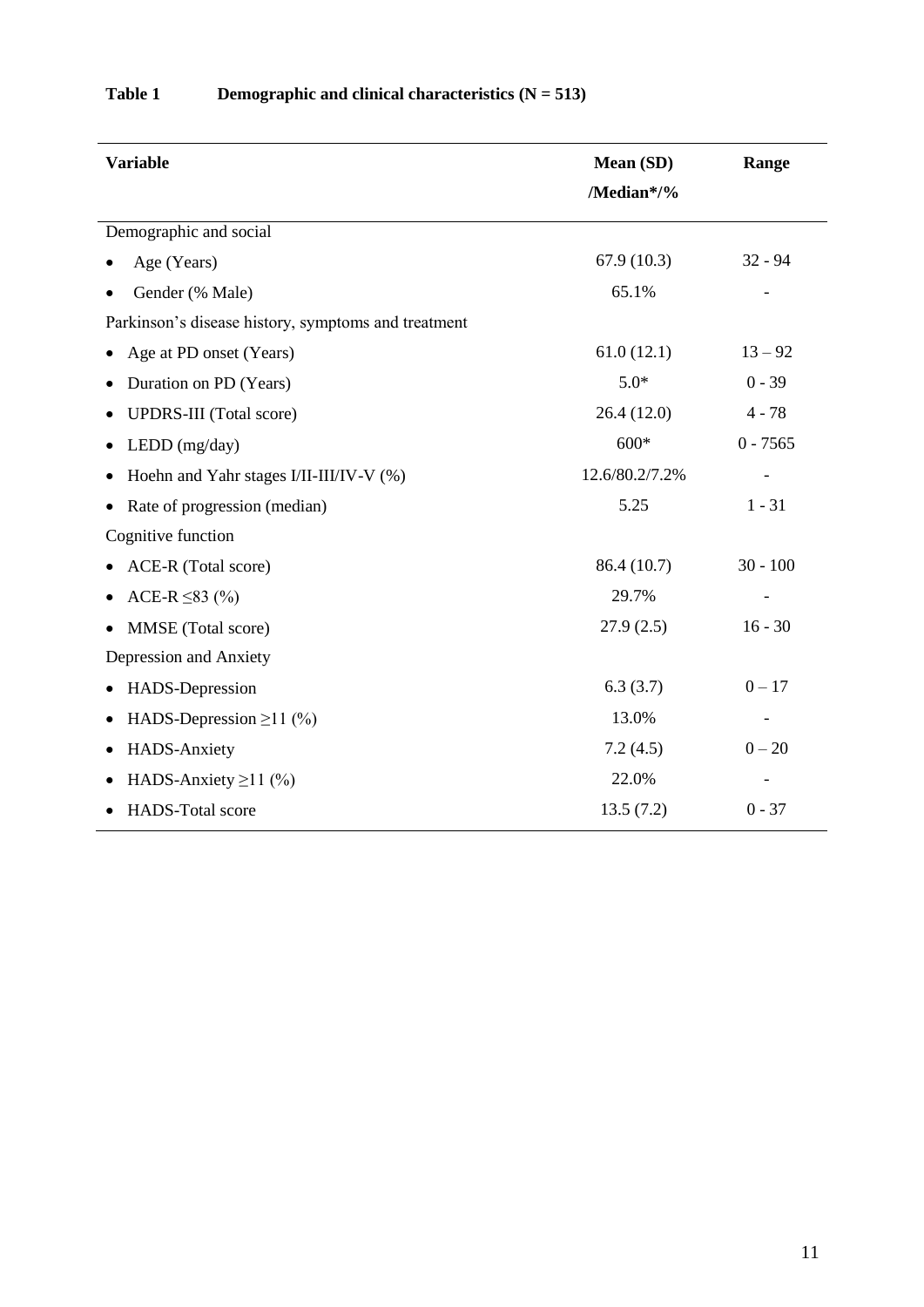| <b>Subtype</b>                                              | $\mathbf N$ | Age (years)                       | <b>Gender</b>                          | Age of onset<br>of PD (years)   | <b>PD</b> Duration<br>(years)      | <b>UPDRS(III)</b><br><b>Total</b> | LEDD (mg/day)                            | <b>ACE-R Total</b>             |
|-------------------------------------------------------------|-------------|-----------------------------------|----------------------------------------|---------------------------------|------------------------------------|-----------------------------------|------------------------------------------|--------------------------------|
|                                                             |             | Mean (SD)                         | $(% \mathcal{L}_{0}^{\infty}$ (% Male) | Mean (SD)                       | Median<br>$(min-max)$              | Mean (SD)                         | Median<br>$(min-max)$                    | Mean $(SD)$                    |
| Age of onset<br>$\bullet \quad <55$<br>$\bullet$ $\geq 55$  | 157<br>356  | 57.7 $(8.3)$ ***<br>72.4(7.6)     | 63.7<br>65.7                           | $46.7(6.6)$ ***<br>67.3(7.9)    | $10.0 (0 - 39)$ ***<br>$4.0(0-23)$ | 26.4(13.2)<br>26.6(11.4)          | $800 (0 - 3641)$ ***<br>$500 (0 - 7565)$ | 89.0 (10.2)***<br>85.3 (10.7)  |
| Motor phenotype (a)<br>$\bullet$ PIGD<br>$\bullet$ Non-PIGD | 369<br>144  | $68.6(9.9)*$<br>66.1(11.3)        | 63.4<br>69.4                           | 61.0(12.1)<br>61.0(12.1)        | $6.0 (0 - 39)$ ***<br>$3.5(0-28)$  | $27.9(11.5)$ ***<br>23.2(12.6)    | 640 $(0 - 7565)$ ***<br>$430(0-3169)$    | $85.5(11.1)$ **<br>88.7 (8.9)  |
| Motor phenotype (b)<br>• Non-Tremor<br>• Tremor             | 420<br>93   | 68.2 (9.9)<br>66.5(12.0)          | 63.6<br>72.0                           | 60.1(12.2)<br>61.3(11.9)        | $5.0 (0 - 39)$ ***<br>$3.0(0-27)$  | $27.7(11.5)$ ***<br>21.4(12.7)    | 620 $(0-7565)$ ***<br>$420(0-2960)$      | $85.9(10.9)*$<br>88.7 (9.3)    |
| Freezing of gait<br>$\bullet$ Yes<br>$\bullet$ No           | 75<br>438   | 67.3(10.1)<br>68.0 (10.4)         | 72.0<br>63.9                           | 56.1 $(13.1)$ ***<br>61.8(11.7) | $10.0 (0 - 39)$ ***<br>$4.0(0-28)$ | $35.5(13.0)$ ***<br>25.0(11.1)    | $800 (0 - 7565)$ ***<br>$575(0 - 3641)$  | $83.2(11.6)$ **<br>86.9 (10.4) |
| Postural Instability/Falls<br>$\bullet$ Yes<br>$\bullet$ No | 77<br>436   | 68.5 $(9.7)$<br>67.7(10.5)        | 64.9<br>65.1                           | 55.7 (13.9)***<br>61.9(11.5)    | $13.0 (0 - 39)$ ***<br>$4.0(0-28)$ | 34.1 $(11.8)$ ***<br>25.2(11.5)   | $920(210-2800)$ ***<br>531 $(0 - 7565)$  | $81.4(12.0)***$<br>87.3 (10.2) |
| Motor fluctuation<br>$\bullet$ Yes<br>$\bullet$ No          | 138<br>375  | 64.4 $(9.8)$ ***<br>69.1 $(10.2)$ | 59.4<br>67.2                           | 54.3 $(10.5)$ ***<br>(11.7)     | $10.0 (0-26)$ ***<br>$4.0(0-39)$   | $29.2(12.9)$ **<br>25.6(11.5)     | 922 (100 - 7565)***<br>$495(0 - 3641)$   | 87.2 (10.7)<br>86.1 (10.6)     |
| Rate of progression<br>$\bullet$ 'fast'<br>$\bullet$ 'slow' | 259<br>254  | 68.7(11.1)<br>67.0(9.4)           | 68.0<br>62.1                           | $65.3(11.5)$ ***<br>56.6(11.1)  | $3.0(0-13)$ ***<br>$10.0(1-39)$    | 29.1 $(11.0)$ ***<br>24.0(12.4)   | 481 (377)***<br>924 (694)                | 85.8 (10.5)<br>87.1 (10.7)     |

**Table 2 Parkinson subtypes: demographic and clinical characteristics** 

\* p<0.05, \*\* p<0.01, \*\*\*p<0.001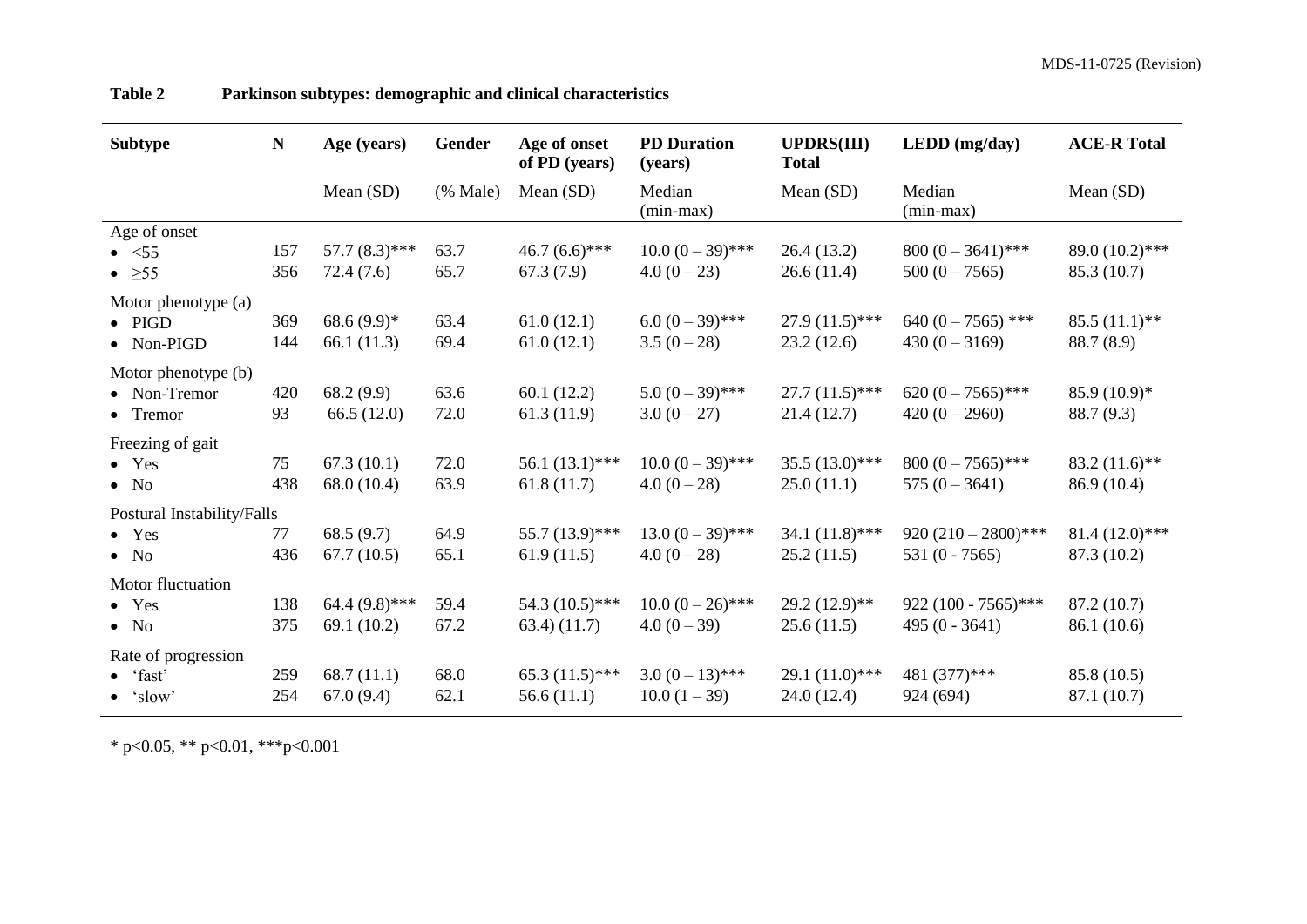|                                                             | <b>HADS</b><br><b>Depression</b><br>total | <b>HADS</b><br><b>Depression</b><br>$\geq$ 11 (%) | <b>HADS</b><br><b>Anxiety</b><br>total | <b>HADS</b><br>Anxiety $\geq$ 11<br>(%) | Class $1\left(\frac{9}{6}\right)$<br>'Anxious-<br>Depressed' | Class $2\left(\frac{9}{6}\right)$<br>'Depressed' | <b>Class 3</b> $(\frac{9}{6})$<br>'Anxious' | <b>Mood</b><br>class<br>signif. $\dagger$ |
|-------------------------------------------------------------|-------------------------------------------|---------------------------------------------------|----------------------------------------|-----------------------------------------|--------------------------------------------------------------|--------------------------------------------------|---------------------------------------------|-------------------------------------------|
| Age of onset<br>$\bullet \quad <55$                         | 6.6(3.9)                                  | 17.3                                              | $8.7(4.7)$ ***                         | $31.4*$                                 | 17.8                                                         | 6.4                                              | 32.5                                        | $**$                                      |
| $\bullet$ > 55                                              | 6.1(3.5)                                  | 11.0                                              | 6.5(4.2)                               | 17.6                                    | 4.5                                                          | 10.1                                             | 17.4                                        |                                           |
| Motor phenotype-a                                           |                                           |                                                   |                                        |                                         |                                                              |                                                  |                                             |                                           |
| $\bullet$ PIGD<br>$\bullet$ Non-PIGD                        | $6.6(3.6)*$<br>5.3(3.6)                   | 14.6<br>9.2                                       | 7.5(4.3)<br>6.5(4.7)                   | 23.1<br>19.1                            | 9.2<br>6.9                                                   | 11.4<br>2.8                                      | 24.4<br>16.0                                | $\ast$                                    |
| Motor phenotype-b<br>• Non-Tremor<br>• Tremor               | $6.6(3.6)*$<br>5.0(3.6)                   | 14.2<br>7.8                                       | 7.4(4.3)<br>6.2(4.9)                   | 22.9<br>17.8                            | 9.3<br>5.4                                                   | 10.0<br>4.3                                      | 24.3<br>11.8                                | $\ast$                                    |
| Freezing of gait<br>$\bullet$ Yes<br>$\bullet$ No           | $8.9(4.5)$ **<br>5.8(3.3)                 | 34.7**<br>9.3                                     | $8.8(4.6)$ **<br>6.9(4.4)              | $33.3*$<br>20.0                         | 21.3<br>6.4                                                  | 17.3<br>7.5                                      | 16.0<br>23.1                                | $**$                                      |
| Postural Instability/Falls                                  |                                           |                                                   |                                        |                                         |                                                              |                                                  |                                             |                                           |
| $\bullet$ Yes<br>$\bullet$ No                               | $7.8(3.8)$ **<br>6.0(3.6)                 | 19.2<br>12.0                                      | 9.1 $(4.7)$ **<br>6.9(4.3)             | 31.5<br>20.3                            | 22.1<br>6.2                                                  | 14.3<br>8.0                                      | 24.7<br>21.6                                | $**$                                      |
| Motor fluctuations<br>$\bullet$ Yes                         | $7.3(3.7)$ **                             | $20.0*$                                           | $8.5(4.3)^*$                           | $30.4*$                                 | 15.9                                                         | 10.9                                             | 33.3                                        | $**$                                      |
| $\bullet$ No                                                | 5.9(3.6)                                  | 10.4                                              | 6.7(4.4)                               | 18.8                                    | 5.9                                                          | 8.3                                              | 17.9                                        |                                           |
| Rate of progression<br>$\bullet$ 'fast'<br>$\bullet$ 'slow' | $6.6(3.6)$ **<br>6.0(3.7)                 | 14.5<br>11.3                                      | 7.4 $(4.6)$ <sup>**</sup><br>7.0(4.3)  | 25.2<br>18.5                            | 8.1<br>9.1                                                   | 9.7<br>8.3                                       | 18.5<br>25.7                                |                                           |

**Table 3 Parkinson subtypes: relationship to depression, anxiety and mood class** 

† Test of proportion of classes 1-3 across the two subtypes, Linear-by-Linear association For HADS depression and anxiety totals \* p<0.05, \*\* p<0.01, \*\*\*p<0.001 For HADS depression and anxiety  $\geq$ 11 and mood class \* p<0.017, \*\* p<0.003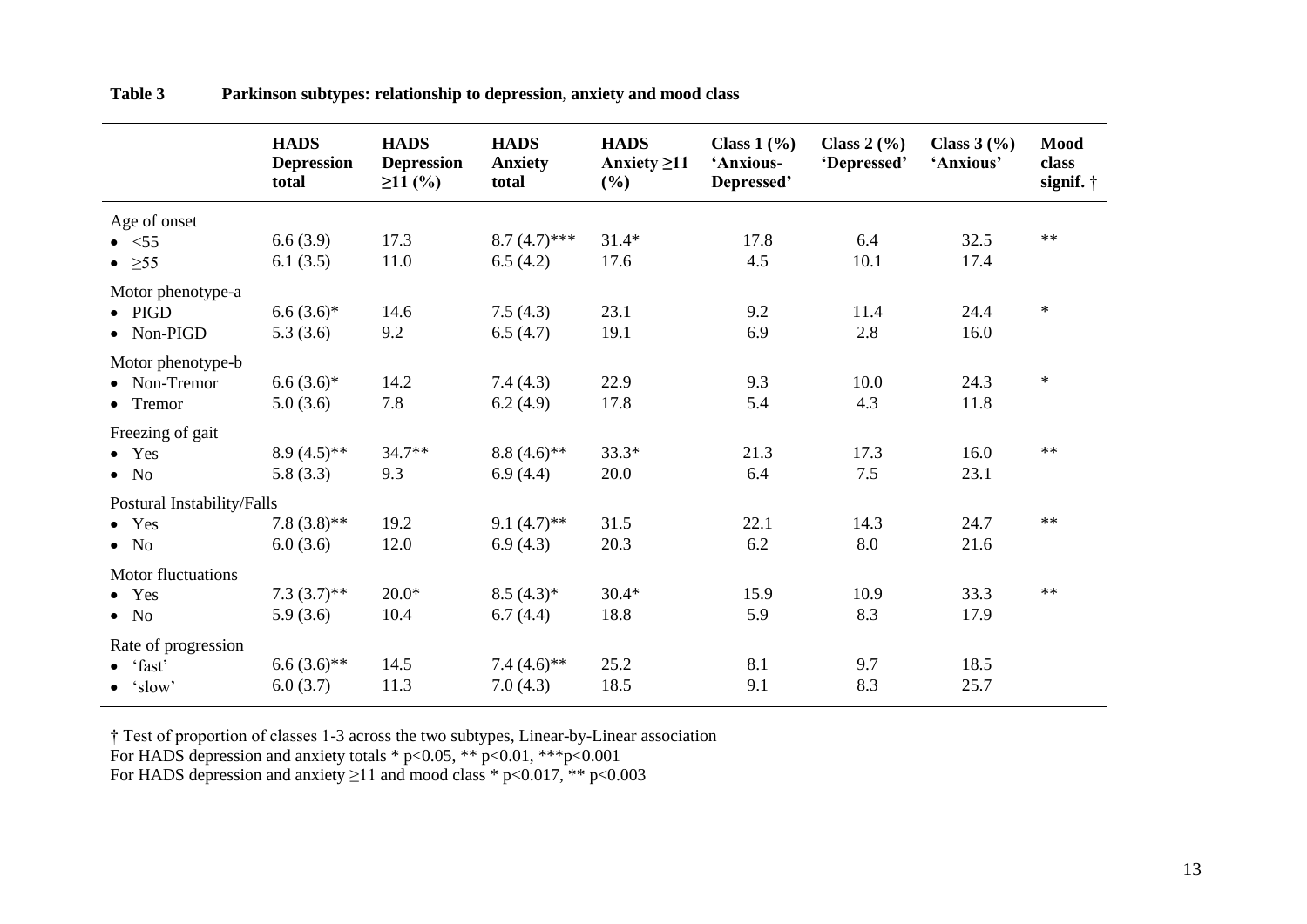| Model fit             | <b>HADS</b><br>Depression $\geq$ 11<br>$\chi^2$ (6)=37.20** | <b>HADS</b><br>Anxiety $\geq$ 11<br>$\chi^2$ (6)=29.30** | <b>Mood class</b><br>$\chi^2$ (6)=109.2** | <b>Class 1</b><br>'Anxious-<br>Depressed' | Class 2<br>'Depressed'  | Class 3<br>'Anxious'   |
|-----------------------|-------------------------------------------------------------|----------------------------------------------------------|-------------------------------------------|-------------------------------------------|-------------------------|------------------------|
| <b>Predictor</b>      | OR (95% CI)                                                 | OR (95% CI)                                              | Likelihood<br>ratio test                  | OR (95% CI)                               | OR (95% CI)             | OR (95% CI)            |
| • Young onset         | $1.58(0.84 - 2.96)$                                         | $2.33(1.46-3.85)$ **                                     | $**$                                      | $5.37(2.50 - 11.52)$ **                   | $0.88(0.38-2.03)$       | $2.52(1.52-4.12)$ **   |
| • PIGD subtype        | $1.49(0.73 - 3.02)$                                         | $1.18(0.69 - 1.99)$                                      | $**$                                      | $1.19(0.52 - 2.74)$                       | $4.51 (1.55 - 13.16)^*$ | $1.94 (1.13 - 3.36)^*$ |
| $\bullet$ PIF subtype | $0.72(0.33-1.61)$                                           | $1.27(0.68 - 2.40)$                                      |                                           | $2.95(1.24-6.99)^*$                       | $1.63(0.69 - 3.83)$     | $1.30(0.65 - 2.62)$    |
| $\bullet$ FOG subtype | $5.00(2.56 - 9.71)$ **                                      | $1.54(0.83 - 2.85)$                                      | $\ast$                                    | $2.07(0.89-4.83)$                         | $2.09(0.94-4.67)$       | $0.57(0.26 - 1.24)$    |
| • Motor fluctuations  | $2.10(1.17-3.79)^*$                                         | $1.58(0.95 - 2.61)$                                      | $**$                                      | $2.49(1.18-5.24)^{*}$                     | $1.79(0.85 - 3.76)$     | $2.54(1.52-4.24)$ **   |
| • Fast progression    | $1.77(0.99 - 3.17)$                                         | $2.25(1.38-3.67)$ **                                     |                                           | $1.90(0.90 - 4.00)$                       | $1.24(0.63 - 2.44)$     | $1.00(0.62 - 1.62)$    |

**Table 4 Predictors of significant depression and anxiety (HADS) and mood class (class 4 reference): results of logistic regression**

 $OR = Odds$  ratio, 95%  $CI = 95%$  Confidence interval

\* p<0.017, \*\* p<0.003

(NB: significance indicator for 'Mood class' indicates the contribution of the predictor in overall multinomial model; significance for individual classes 1-3 indicates the contribution of the predictor to the contrast between that class and the reference 'Healthy' class)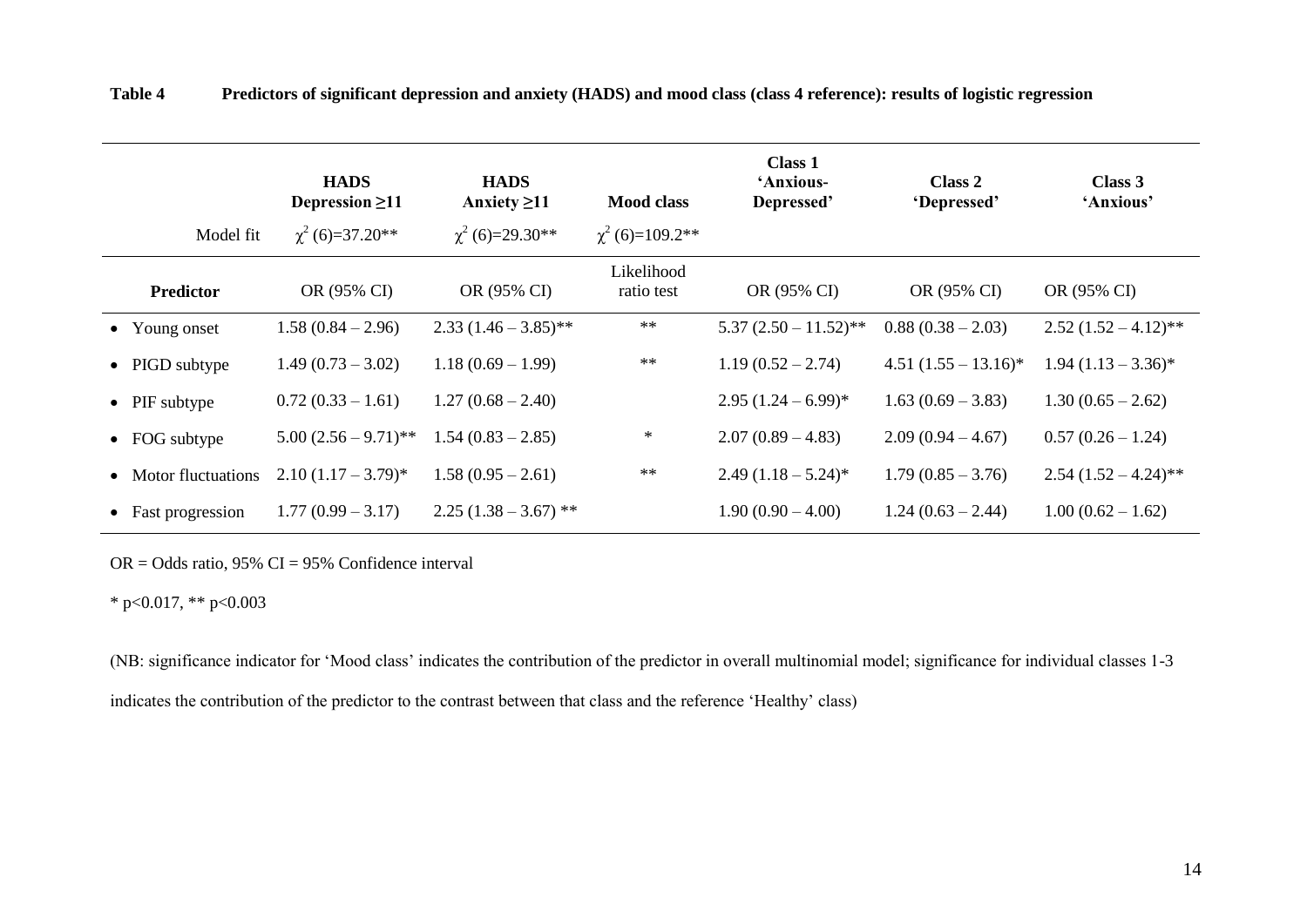#### Reference List

- (1) Ishihara L, Brayne C. A systematic review of depression and mental illness preceding Parkinson's disease. Acta Neurol Scand 2006; 113: 211-220.
- (2) Weisskopf MG, Chen H, Schwarzschild MA, Kawachi I, Ascherio A. Prospective study of phobic anxiety and risk of Parkinson's disease. Mov Disord 2003; 18: 646-651.
- (3) Chaudhuri KR, Healy DG, Schapira AH. Non-motor symptoms of Parkinson's disease: diagnosis and management. Lancet Neurol 2006; 5: 235-245.
- (4) Frisina PG, Haroutunian V, Libow LS. The neuropathological basis for depression in Parkinson's disease. Parkinsonism Relat Disord 2009; 15: 144-148.
- (5) Brooks DJ. Imaging non-dopaminergic function in Parkinson's disease. Molecular Imaging and Biology 2007; 9: 217-222.
- (6) Kostic VS, Agosta F, Petrovic I et al. Regional patterns of brain tissue loss associated with depression in Parkinson disease. Neurology 2010; 75: 857-863.
- (7) Cummings JL. Depression and Parkinson's disease: A review. American Journal of Psychiatry 1992; 149.
- (8) Starkstein SE, Bolduc PL, Preziosi TJ, Robinson RG. Cognitive impairments in different stages of Parkinson's disease. J Neuropsychiatry Clin Neurosci 1989; 1: 243-248.
- (9) van Rooden SM, Heiser WJ, Kok JN et al. The identification of Parkinson's disease subtypes using cluster analysis: a systematic review. Mov Disord 2010; 25: 969-978.
- (10) Lewis SJG, Foltynie T, Blackwell AD et al. Heterogeneity of Parkinson's disease in the early clinical stages using a data driven approach. Journal of Neurology Neurosurgery and Psychiatry 2005; 76: 343-348.
- (11) Rojo A, Aguilar M, Garolera MT et al. Depression in Parkinson's disease: clinical correlates and outcome. Parkinsonism Relat Disord 2003; 10: 23-28.
- (12) Starkstein SE, Petracca G, Chemerinski E et al. Depression in classic versus akinetic-rigid Parkinson's disease. Mov Disord 1998; 13: 29-33.
- (13) Starkstein SE, Merello M, Jorge R et al. A validation study of depressive syndromes in Parkinson's disease. Mov Disord 2008; 23: 538-546.
- (14) Riedel O, Klotsche J, Spottke A et al. Frequency of dementia, depression, and other neuropsychiatric symptoms in 1,449 outpatients with Parkinson's disease. J Neurol 2010.
- (15) Negre-Pages L, Grandjean H, Lapeyre-Mestre M et al. Anxious and depressive symptoms in Parkinson's disease: the French cross-sectionnal DoPaMiP study. Mov Disord 2010; 25: 157- 166.
- (16) Factor SA, Steenland NK, Higgins DS et al. Postural instability/gait disturbance in Parkinson's disease has distinct subtypes: an exploratory analysis. J Neurol Neurosurg Psychiatry 2010.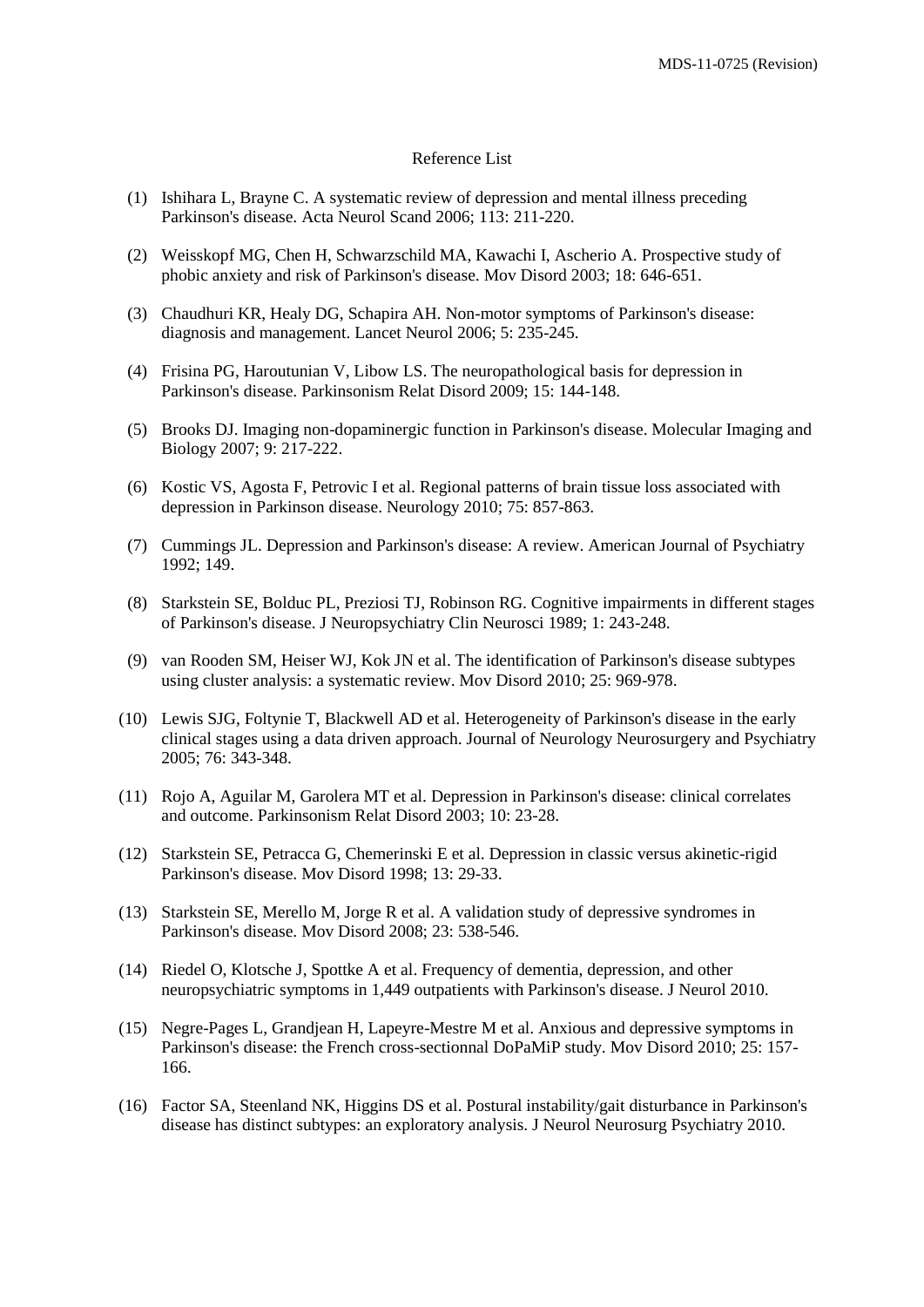- (17) Reijnders JS, Ehrt U, Lousberg R, Aarsland D, Leentjens AF. The association between motor subtypes and psychopathology in Parkinson's disease. Parkinsonism Relat Disord 2009; 15: 379-382.
- (18) Brown RG, MacCarthy B, Gotham AM, Der GJ, Marsden CD. Depression and disability in Parkinson's disease: A follow-up of 132 cases. Psychol Med 1988; 18: 49-55.
- (19) Starkstein SE, Berthier ML, Bolduc PL, Preziosi TJ, Robinson RG. Depression in patients with early versus late onset of Parkinson's disease. Neurology 1989; 39: 1441-1445.
- (20) Schrag A, Hovris A, Morley D, Quinn N, Jahanshahi M. Young- versus older-onset Parkinson's disease: impact of disease and psychosocial consequences. Mov Disord 2003; 18: 1250-1256.
- (21) Cole SA, Woodard JL, Juncos JL et al. Depression and disability in Parkinson's disease. J Neuropsychiatry Clin Neurosci 1996; 8: 20-25.
- (22) Tandberg E, Larsen JP, Aarsland D, Cummings JL. The occurrence of depression in Parkinson's disease. A community-based study. Arch Neurol 1996; 53: 175-179.
- (23) Leentjens AF, Lousberg R, Verhey FR. Markers for depression in Parkinson's disease. Acta Psychiatr Scand 2002; 106: 196-201.
- (24) Starkstein SE, Preziosi TJ, Bolduc PL, Robinson RG. Depression in Parkinson's disease. J Nerv Ment Dis 1990; 178: 27-31.
- (25) Barber J, Tomer R, Sroka H, Myslobodsky MS. Does unilateral dopamine deficit contribute to depression? Psychiatry Res 1985; 15: 17-24.
- (26) Nation DA, Katzen HL, Papapetropoulos S, Scanlon B, Levin B. Subthreshold depression in Parkinson's disease. International Journal of Geriatric Psychiatry 2009; 24: 937-943.
- (27) Starkstein SE, Robinson RG, Leiguarda R, Preziosi T. Anxiety and depression in Parkinson's disease. Behav Neurol 1993; 6: 151-154.
- (28) Dissanayaka NN, Sellbach A, Matheson S et al. Anxiety disorders in Parkinson's disease: prevalence and risk factors. Mov Disord 2010; 25: 838-845.
- (29) Vazquez A, Jimenez-Jimenez FJ, Garcia-Ruiz P, Garcia-Urra D. "Panic attacks" in Parkinson's disease. A long-term complication of levodopa therapy. Acta Neurol Scand 1993; 87: 14-18.
- (30) Pontone GM, Willaims JR, Anderson KE et al. Prevalence of anxiety disorders and anxiety subtypes in patients with Parkinson's disease. Mov Disord 2009.
- (31) Menza MA, Robertson HD, Bonapace AS. Parkinson's disease and anxiety: Comorbidity with depression. BIOL PSYCHIATRY 1993; 34: 465-470.
- (32) Brown RG, Landau S, Hindle JV et al. Depression and anxiety related subtypes in Parkinson's disease. J Neurol Neurosurg Psychiatry 2011; 82: 803-809.
- (33) A S Zigmond, R P Snaith. The Hospital Anxiety and Depression Scale. Acta Psychiatrica Scandinavica 1983; 67.
- (34) Copeland JR, Kelleher MJ, Kellett JM et al. A semi-structured clinical interview for the assessment of diagnosis and mental state in the elderly: the Geriatric Mental State Schedule. I. Development and reliability. Psychol Med 1976; 6: 439-449.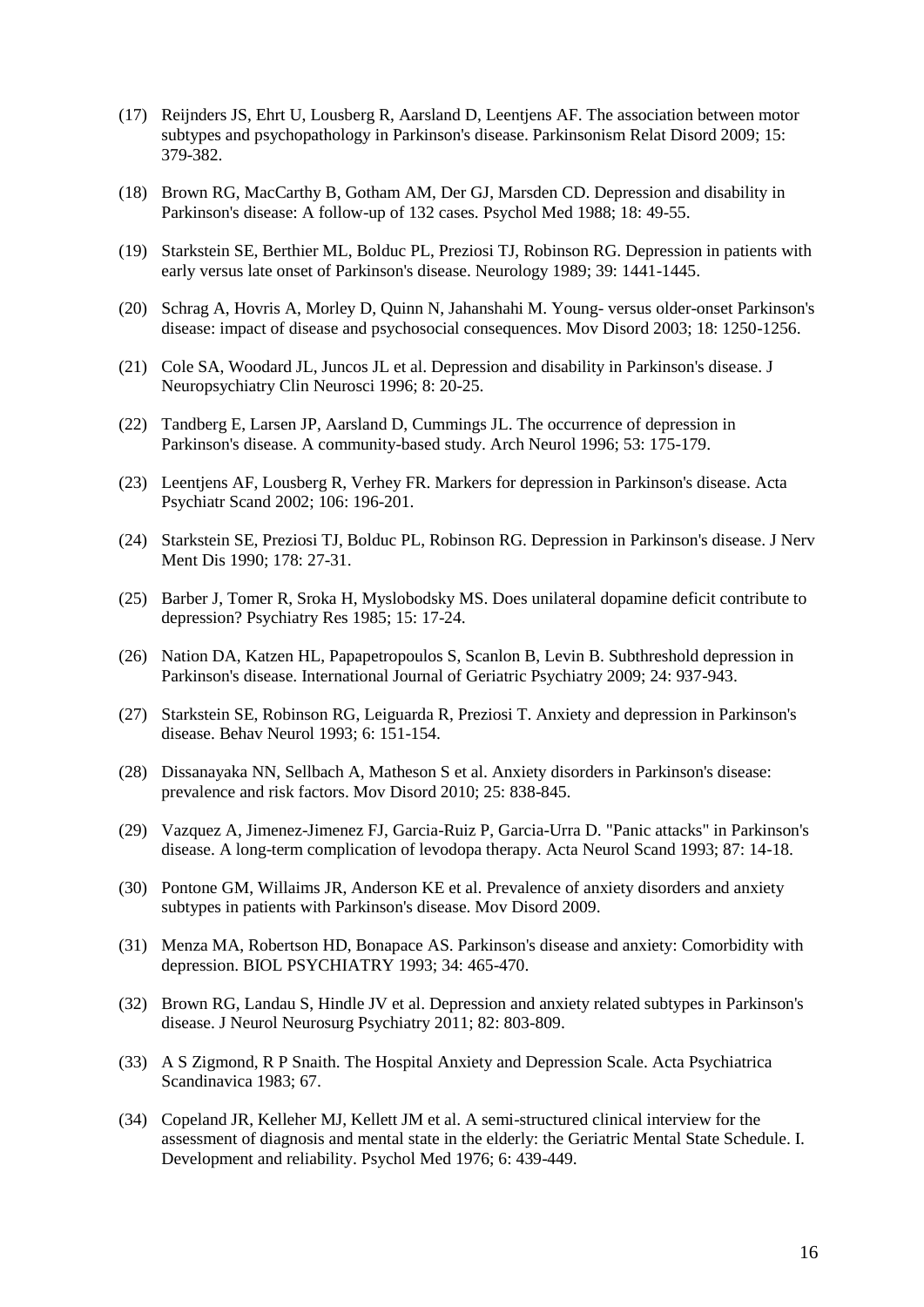- (35) Fahn S, Elton RL, members of the UPDRS development committee. Unified Parkinson's Disease Rating Scale. In: Fahn S, Marsden CD, Calne DB, editors. Recent Developments in Parkinson's Disease. Florham Park, N.J.: Macmillan Health Care Information; 1987. 153-164.
- (36) Hoehn MM, Yahr MD. Parkinsonism: onset progression and mortality. Neurol 1967; 17: 427- 442.
- (37) Mioshi E, Dawson K, Mitchell J, Arnold R, Hodges JR. The Addenbrooke's Cognitive Examination Revised (ACE-R): a brief cognitive test battery for dementia screening. Int J Geriatr Psychiatry 2006; 21: 1078-1085.
- (38) Folstein MF, Folstein SE, McHugh PR. "Mini-mental state". A practical method for grading the cognitive state of patients for the clinician. J Psychiatr Res 1975; 12: 189-198.
- (39) Tomlinson CL, Stowe R, Patel S et al. Systematic review of levodopa dose equivalency reporting in Parkinson's disease. Mov Disord 2010; 25: 2649-2653.
- (40) Jankovic J, McDermott M, Carter J et al. Variable expression of Parkinson's disease: a base-line analysis of the DATATOP cohort. The Parkinson Study Group. Neurology 1990; 40: 1529- 1534.
- (41) Schrag A, Schott JM. Epidemiological, clinical, and genetic characteristics of early-onset parkinsonism. Lancet Neurol 2006; 5: 355-363.
- (42) Lohmann E, Thobois S, Lesage S et al. A multidisciplinary study of patients with early-onset PD with and without parkin mutations. Neurology 2009; 72: 110-116.
- (43) Kasten M, Kertelge L, Bruggemann N et al. Nonmotor symptoms in genetic Parkinson disease. Arch Neurol 2010; 67: 670-676.
- (44) Stein MB. Neurobiology of generalized anxiety disorder. J Clin Psychiatry 2009; 70 Suppl 2: 15-19.
- (45) Kendler KS, Hettema JM, Butera F, Gardner CO, Prescott CA. Life event dimensions of loss, humiliation, entrapment, and danger in the prediction of onsets of major depression and generalized anxiety. Arch Gen Psychiatry 2003; 60: 789-796.
- (46) Calne SM, Lidstone SC, Kumar A. Psychosocial issues in young-onset Parkinson's disease: current research and challenges. Parkinsonism Relat Disord 2008; 14: 143-150.
- (47) Jankovic J. Motor fluctuations and dyskinesias in Parkinson's disease: clinical manifestations. Mov Disord 2005; 20 Suppl 11: S11-S16.
- (48) Lee JK, Orsillo SM, Roemer L, Allen LB. Distress and avoidance in generalized anxiety disorder: exploring the relationships with intolerance of uncertainty and worry. Cogn Behav Ther 2010; 39: 126-136.
- (49) Karachi C, Grabli D, Bernard FA et al. Cholinergic mesencephalic neurons are involved in gait and postural disorders in Parkinson disease. J Clin Invest 2010; 120: 2745-2754.
- (50) Bohnen NI, Albin RL. The cholinergic system and Parkinson disease. Behav Brain Res 2010.
- (51) Bohnen NI, Kaufer DI, Hendrickson R et al. Cortical cholinergic denervation is associated with depressive symptoms in Parkinson's disease and parkinsonian dementia. J Neurol Neurosurg Psychiatry 2007; 78: 641-643.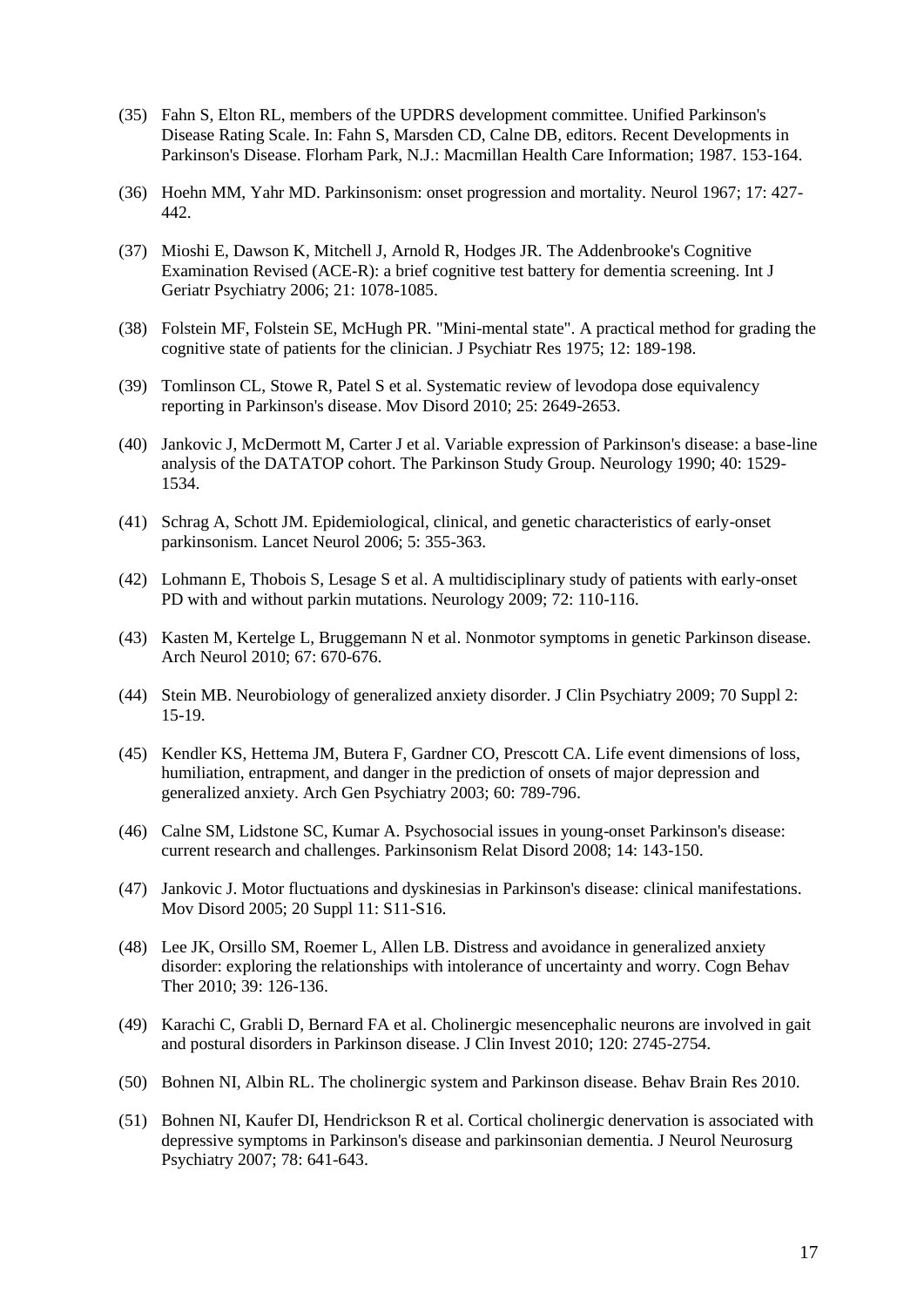- (52) Thomas AJ, Burn DJ, Rowan EN et al. A comparison of the efficacy of donepezil in Parkinson's disease with dementia and dementia with Lewy bodies. INT J GERIATR PSYCHIATRY 2005; 20: 938-944.
- (53) Srikanth V, Beare R, Blizzard L et al. Cerebral white matter lesions, gait, and the risk of incident falls: a prospective population-based study. Stroke 2009; 40: 175-180.
- (54) Alexopoulos GS, Murphy CF, Gunning-Dixon FM et al. Microstructural white matter abnormalities and remission of geriatric depression. Am J Psychiatry 2008; 165: 238-244.
- (55) Bohnen NI, Albin RL. White matter lesions in Parkinson disease. Nat Rev Neurol 2011.
- (56) Li W, Liu J, Skidmore F et al. White matter microstructure changes in the thalamus in Parkinson disease with depression: A diffusion tensor MR imaging study. AJNR Am J Neuroradiol 2010; 31: 1861-1866.
- (57) Ashburn A, Stack E, Pickering RM, Ward CD. A community-dwelling sample of people with Parkinson's disease: characteristics of fallers and non-fallers. Age Ageing 2001; 30: 47-52.
- (58) Brozova H, Stochl J, Roth J, Ruzicka E. Fear of falling has greater influence than other aspects of gait disorders on quality of life in patients with Parkinson's disease. Neuro Endocrinol Lett 2009; 30: 453-457.
- (59) Adkin AL, Frank JS, Carpenter MG, Peysar GW. Fear of falling modifies anticipatory postural control. Exp Brain Res 2002; 143: 160-170.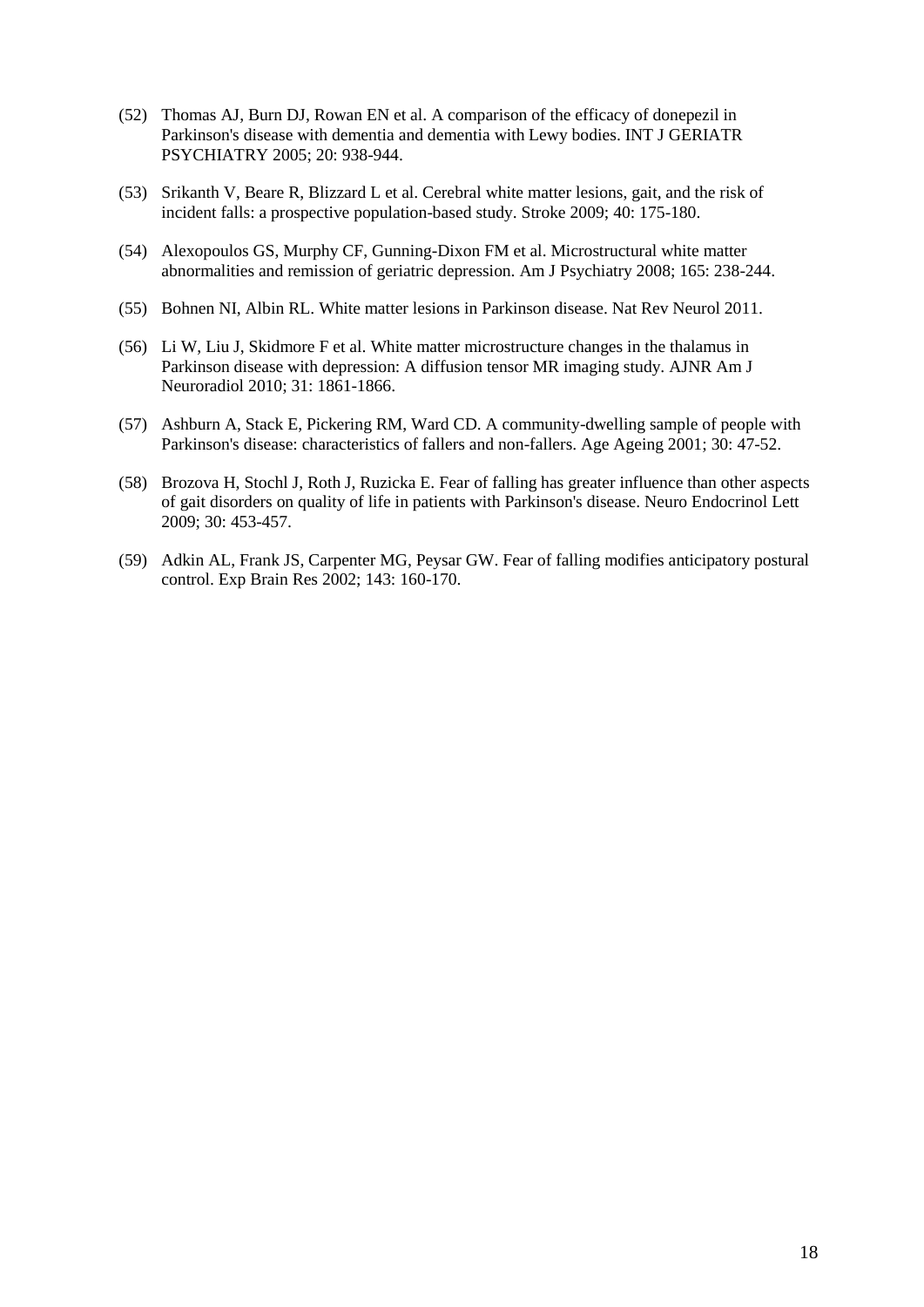#### **Acknowledgements**

We gratefully acknowledge the support received from the NIHR Dementias and Neurodegenerative Diseases Research Network (DeNDRoN), and the Wales Dementias and Neurodegenerative Diseases Research Network (NEURODEM Cymru).

In addition to the listed authors, additional members of the PROMS-PD Study Group made a significant contribution to the work reported in this paper: R Anderson, King's College London, Institute of Psychiatry (participant recruitment, data collection); KR Chaudhuri, King's College Hospital NHS Foundation Trust, London (participant recruitment); C Clough, King's College Hospital NHS Foundation Trust, London (participant recruitment); K Sellwood, King's College London, Institute of Psychiatry (participant recruitment, data collection); A Simpson, Institute of Psychiatry, King's College London, London (data collection); B Thomas, King's College London, Institute of Psychiatry (participant recruitment, data collection); R Weeks, King's College Hospital NHS Foundation Trust, London (participant recruitment); M Bracewell, Ysbyty Gwynedd, Bangor (participant recruitment, data collection); G Gibson, University of Liverpool EMI Academic Unit, St Catherine's Hospital (participant recruitment, data collection); M Jones, University of Wales Bangor, Bangor (participant recruitment, data collection); L Moss, Wythenshawe Hospital, Manchester (participant recruitment, data collection); P Ohri, Eryri Hospital, Caernarfon (participant recruitment)

L Owen, Wythenshawe Hospital, Manchester (participant recruitment, data collection); J Playfer, Royal Liverpool and Broadgreen University Hospital Trust, Liverpool (study design); G Scott, Royal Liverpool University Hospital, Liverpool (participant recruitment); C Turnbull, Wirral Hospitals NHS Trust, Wirral (participant recruitment); R van Schaick, University of Liverpool EMI Academic Unit, St Catherine's Hospital (participant recruitment, data collection); L Dickinson, Institute for Ageing and Health, Newcastle University, Newcastle upon Tyne (participant recruitment, data collection); J Carnell, Institute for Ageing and Health, Newcastle University, Newcastle upon Tyne (participant recruitment, data collection)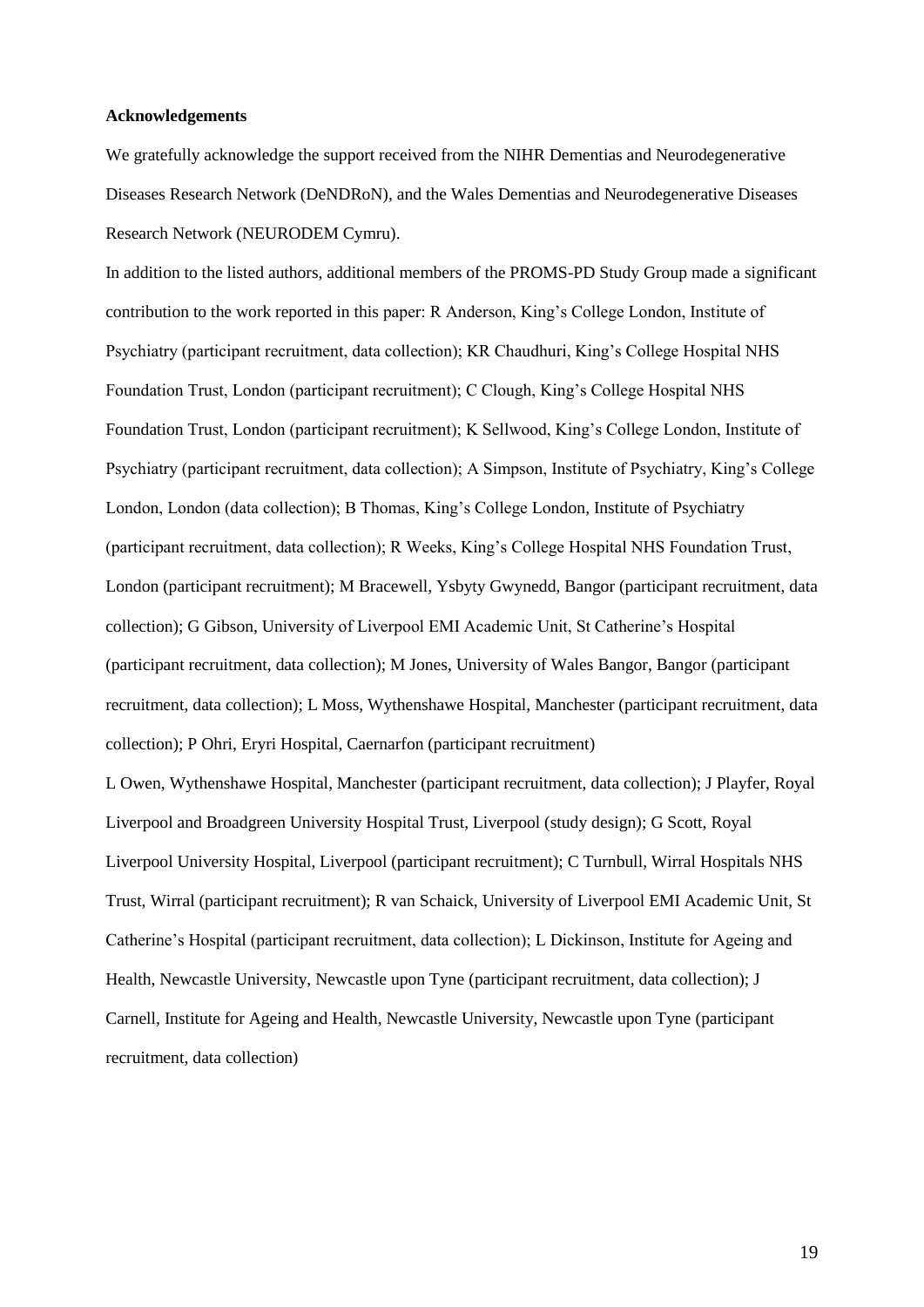#### **Author Roles**

- 1) Research project: A. Conception, B. Organization, C. Execution
- 2) Statistical Analysis: A. Design, B. Execution, C. Review and Critique
- 3) Manuscript: A. Writing of the first draft, B. Review and Critique

David J Burn 1A, 3AB Sabine Landau 1A, 2ABC, 3B John V Hindle 1A, 3B Michael Samuel 1A, 3B Kenneth C Wilson 1A, 3B Catherine S Hurt 1BC, 3B Richard G Brown 1AB, 2AB, 3AB

#### **Financial disclosures**

David J Burn, Consultancies: Michael J Fox Foundation; Advisory boards: Teva-Lundbeck; Honoraria: Teva-Lundbeck, UCB, GE Healthcare, Abbott; Grants:Wellcome Trust, Parkinson's UK; Royalties: Henry Stewart slideset; Employment: University of Newcastle, UK.

Sabine Landau, Stock ownership: GSK; Grants: Parkinson's UK, Wellcome Trust, MND Association, National Institute for Health Research; Royalties: Wiley, CRC Press, Elsevier; Employment, King's College London, UK.

John V Hindle, Honoraria: Teva-Lunbeck, GSK, Boehringer; Grants: ESRC, BBSRC, NIHR,

Parkinson's UK, East Kent NHS Foundation Trust, North Wales NHS Trust; Royalties: Radcliffe and Arnold Publishing; Employment: Betsi Cadwaladr University Health Board, University of Bangor, UK. Michael Samuel, Honoraria: Medtronic, UCB, St Jude Medical Inc, Boehrinher-Ingelheim; Grants: Parkinson's UK, East Kent NHS Foundation Trust, King's College Hospital NHS Foundation Trust,